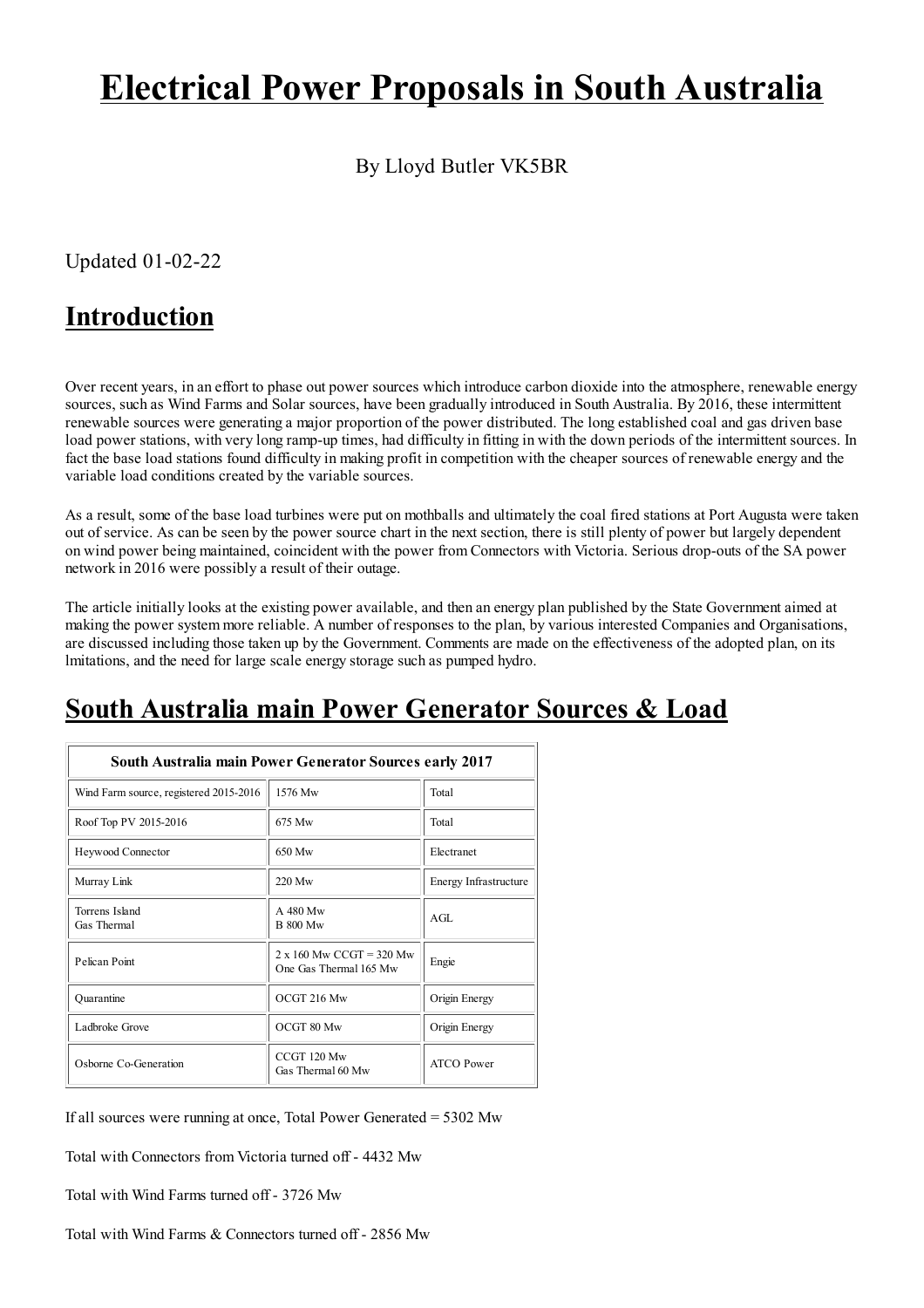#### SA Peak Demand around 3000 Mw

On initial look at the figures, one might assume that South Australia has some 2000 Mw of power source capacity above the peak load. But the wind sometimes does not blow and there is no solar power at night. Also the power turbines of other sources have to be taken off line from time to time to carry out regular maintenance. If the wind drops out and the sun is not shining, there is barely enough power for peak load. If added to this, one of the Connectors from Victoria drops out, then South Australia is really in trouble, as happened in a 2016 system failure. With the close down of the Hazelwood coal fired power station in March 17, 2017 and the resultant loss of 1600 MW of power in Victoria, there is also the question of whether the 870 Mw of maximum output via the two connectors from Victoria, can now always be supplied.

But if a large proportion of the power generated from that excess power capacity was stored away, when it was available, it could be discharged back into the grid when some of the sources (such as the renewables) were not generating. Referring to the SA Energy Plan (discussed following), they seem to be thinking of storage in the order of 100 Mw/hr. Looking at the figures, I don't believe the storage is anyway enough. In my opinion, they need storage in the order of thousands of Mw/hrs to prevent such as the large power outages, which were experienced in South Australia in 2016.

Suppose the whole of the wind farms were sourcing a major part of the load with their 1500 Mw of power and without expectation, this dropped out due to loss of wind. To prevent prolonged drop out of a large part of the load, the 1500 Mw would have to be smartly restored by available source capacity that was not being used in the base source generators. A present problem is that the base load generators, mainly steam turbines, have very long ramp up times (hours and sometimes days). Hence they are unable to address the power drop out in the short term. The large storage (such as pump hydro), if installed, would not only replace the need for a large standby generator station but could ramp up to maximum output in minutes.

# **South Australian Energy Plan**

Following much dialog between the South Australian (SA) Government and the Federal Government concerning problems with power generation within SA, on March 15, 2017, the State Government introduced an Energy Plan (Ref 1). The plan included the proposal for the State to take more control of power generators in the State and how their power sources were allocated. There was also a plan to allocate \$550 million for a State owned power generator, which included a 250 Mw gas driven source to deliver close to 10 per cent of SA'S peak demand, and a storage which could supply 100 Mw. It was expected that the gas driven source would cost about \$360 million. The power capacity of the storage in Mw/hour, to define how long the 100 Mw could run, was not stated. The government shortly went tender to have the generator in place as soon as possible.

By June 2017, five submissions of a storage battery in response to the SA Energy Plan had been short listed by the SA Government from more than 20 entries which included extensive overseas interest. The Government plan was to finance the battery from a newly created \$50m Renewable Energy fund. (Ref. 17). Mr Weatherall also stated that seventy per cent of the battery's generation was to be reserved for government use and the remainder released to the market. On July 2017, the Government announced that US company Tesla had been selected as successful in its submission. On August 1, they announced that they had finalised the 250 Mw part of the plan.

Ouite apart from any formal tenders being made, there were a number of proposals made public by various companies and authorities including Solaster, Solar Reserve, Carnegie Clean Energy, Snowy Hydro Company, DP Energy, Energy Australia, 1414 Degrees, Tesla and Engie. There was also the proposal put forward by the Prime Minister of expanding pump storage in the Snowy Mountains. Some of their proposals, including the successful tenders, will be discussed in following paragraphs.

On 28-8-17, Premier Jay Weatherill released guidelines for new bids to a \$150 million scheme aimed at making SA's renewables more reliable, and is calling for proposals that include everything from storage to pumped hydro and power made front waste.

#### **Acceptance by SA Government of Tesla Battery for SA Energy** Plan

According to Reference 13, Tesla has built one of its biggest battery farms in Ontario, California. It is a 20 Mw system which can discharge 80 Mw hours of electricity to power 15.000 homes over four hours.

From an Advertiser column (Ref. 3), billionaire tech whiz Elon Musk, for his US company Tesla, reported that they could build the SA system (SA Plan) at a cost of up to \$200 million in 100 days. It is unclear if shipping, taxes and installation costs would be extra. Mr Musk's comments, via Twitter, were prompted by a challenge from fellow tech-billionaire, Australian Mike Cannon-Brookes. In a later post, Mr Musk offered the "system" for US\$250 per kilowatt/hour of capacity.

Mr Cannon-Brookes, the billionair founder of software company Atlassian, questioned whether Mr Musk could guarantee the 100 Mw proposal in 100 days. Mr Musk responded that he would get the system installed and working 100 days from contract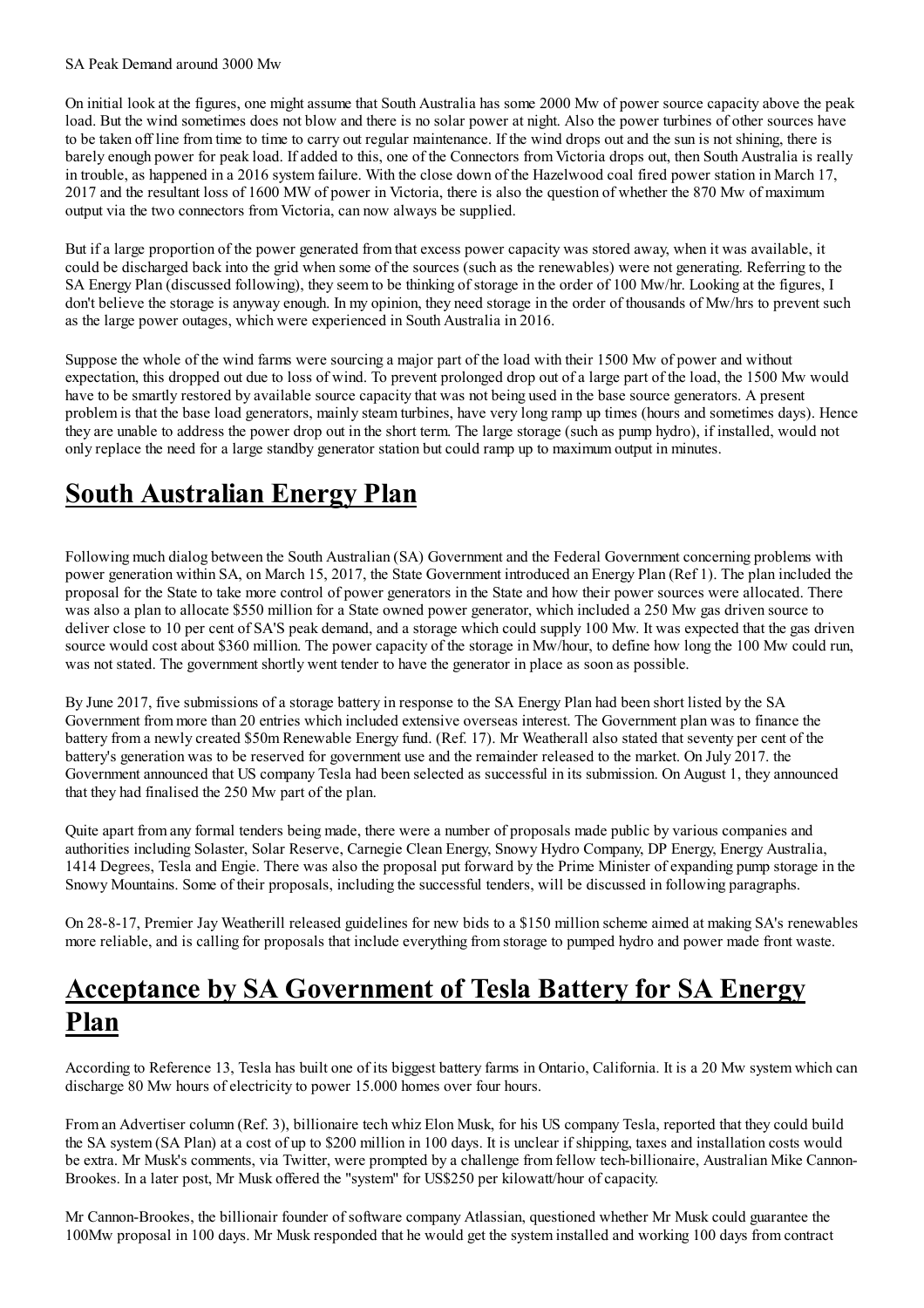signature or it would be free. To his credit, Mr Musk achieved that time frame.

On July 17, 2017, the SA Premier Jay Weatherall announced that the company Tesla, with partner French renewable energy developer Neoen, was the successful contractor. They would build the world's biggest lithium ion battery at Neoen's 99-turbine 315 Mw wind farm located at Hornsdale, near Jamestown in the Mid North. The battery bank would provide 100Mw with a storage capacity of 129Mw/h. Elon Musk from Tesla, announced (as before) that if they don't deliver the battery in under 100 days from the contract being ticked off, it will be free.

Mr Weatherall also stated that there had been around 90 responses to the expression of interest, with 14 proponents invited to supply, and 5 shortlisted for the detailed assessment.

On August 23, 2017 a further battery was announced for the Lower York Peninsular. Electranet, the SA high voltage transmission line operator, would build a 30 Mw battery at Dalrymple substation near Yorktown, to support the grid near AGL's 91 Mw Wattle Point Wind farm. This would be connected by February 2018.



### **Temporary Back Up Generators for Acceptance for SA Energy** Plan

In his \$550 million energy plan announced in March 2017, the SA Premier, Jay Weatherill had proposed the installation of temporary generators before a new Government-owned generator could be built.

However, It was announced on August 1, 2017 that the SA Government has leased ( $\&$  possibly buy) nine new General Electric aero-derivative turbines through US company APR Energy. The Government would bring temporary back-up power generation on-line to prevent blackouts this summer (2017), before they are merged later into a permanent Government-owned power station. They also said that the hybrid turbines would initially be installed at two locations, the Adelaide desalination plant site in Lonsdale and the General Motors Holden site in Elizabeth.

The SA Government will own the plants and they would operate on diesel fuel over the next two summers before being relocated to a new site to become a power plant switched to gas. The nine new generators would be operating across two Adelaide sites by this (2017) summer. A permanent location would be chosen at a later stage. They would provide up to 276 MW (more than the previous 250 MW planned) and have a ramp-up time of 10 minutes. One report indicated that maximum output power could drop to around 200 MW in ambient temperatures above 40 degrees C. The generators would be tested monthly and only used when required to prevent an electricity supply shortfall and provide emergency back-up to help avert blackouts. Costs are not confirmed but expected to be less than \$360 million. It is expected that the power plant would have a lifespan of 25 years.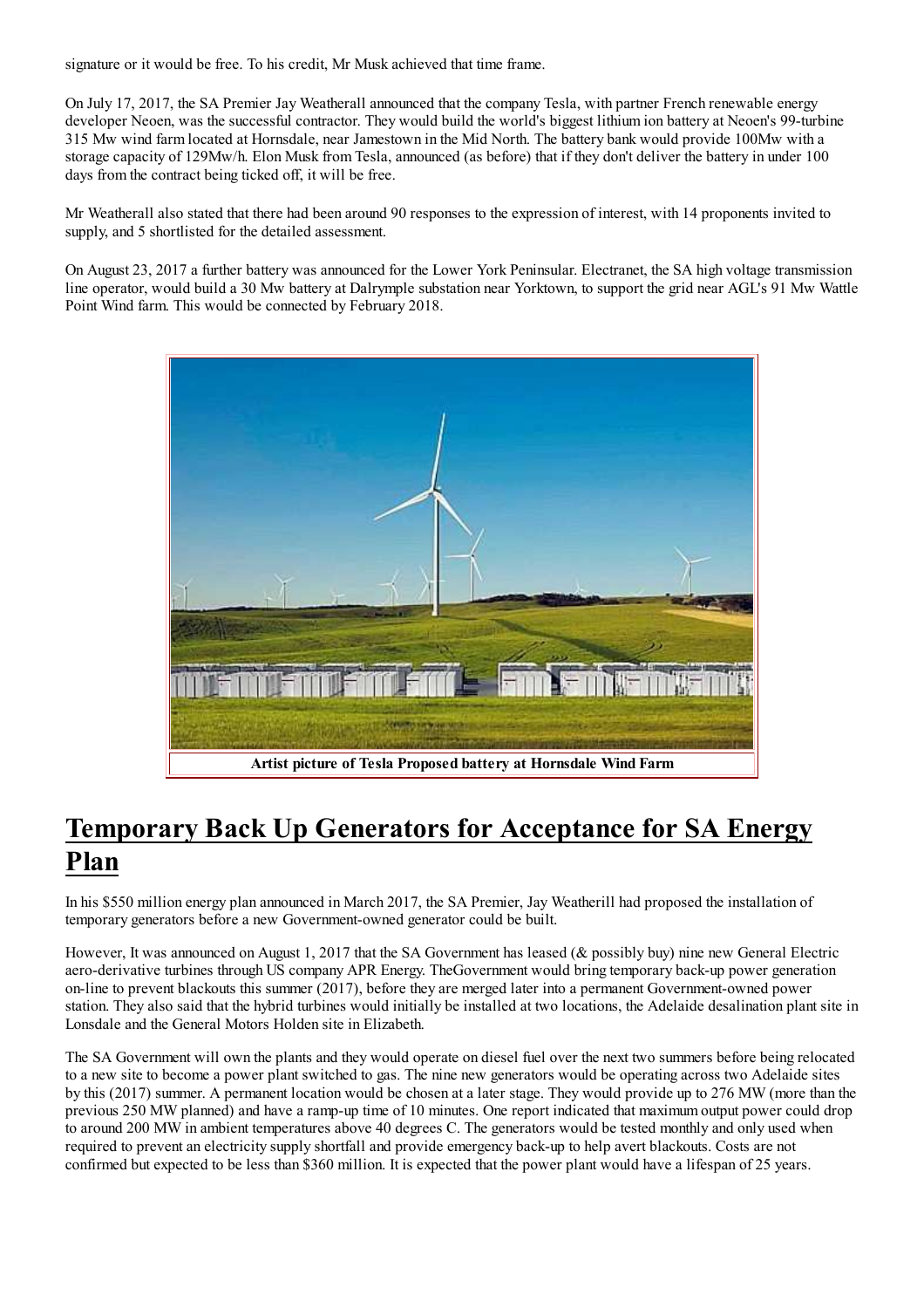

# **Grant for Feasibility Study for Pump Storage project in Spencer** Gulf

The new 100 Mw storage output capacity battery and the new 276 Mw capacity fast ramp up diesel generators will be able to regulate against short duration variation in the outputs supplied by the wind farms. However, had they been installed in 2016, they would have been too small in power capacity to have made any difference to the outcomes of long term power outages which had occurred in that year. To improve reliability of supply in a system (such as SA), largely reliant on the intermittent output supply of Solar and wind, storage capacity in the order of thousands of Megawatt/hours are needed. Since our 100 Mw/hr battery is the largest in the world, it is clear that battery systems of thousands of Mw/hr size have not been developed nor proven to be an economic possibility.

But hydro storage systems of such capacity and with high efficiency, have been proven throughout the world. Our own Snowny Mountains system with a power output of 1500 Mw, with 9 days storage, has been running for close on 50 years of operation.

Energy Australia has received a \$450,000 grant from the federal government's Australian Renewable Energy Agency (AREA) to conduct a feasibility study for a \$200 million 100 megawatt project located in Spencer Gulf in South Australia. If built it would be Australia's first pumped hydro project using seawater (Refs.  $9 < 10$ ).

In the Advertiser of 17-2-17, discussions with Energy Minister Josh Frydenberg were revealed. He said a Pumped hydro storage facility at Cultana on the Eyre Peninsula could protect South Australia from power shortages that lead to load-shedding blackouts. He said work is underway to make the facility a reality. The Cultana defence site has pipelines, transmission lines and roads connected to it and it might only take a couple of years to complete.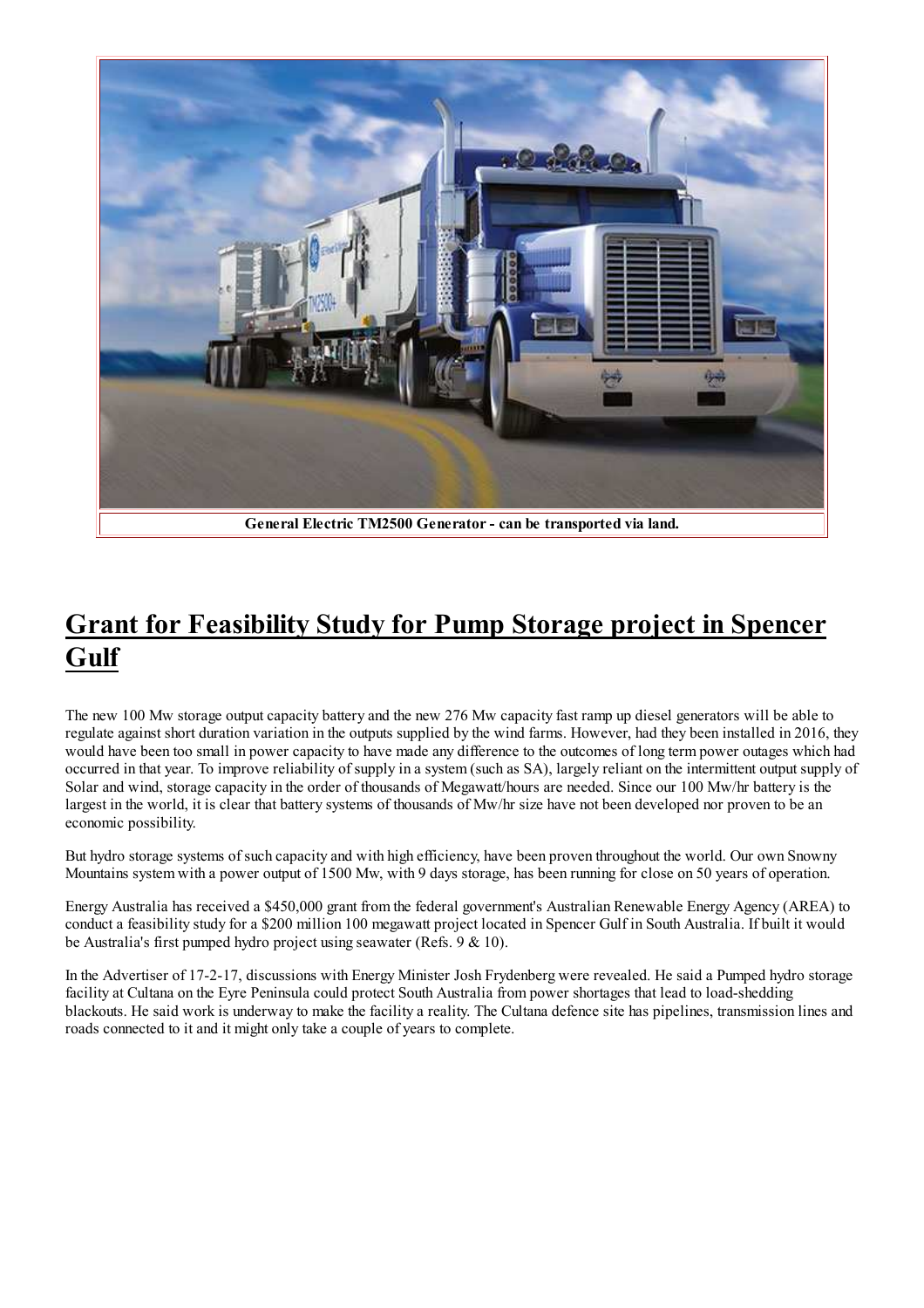

Mr Frydenberg said that globally, 97 per cent of energy storage was in pumped hydro. "It's been underdone" he said. "We have now tasked the Australian Renewable Energy Agency (ARENA) and the Clean Energy Finance Corporation in a new funding round for large-scale storage, including pumped hydro."

ARENA has given a grant to Australian National University Professor Andrew Blakers to research sites. He said the possibilities were almost unlimited because "you can build as many facilities as you like" (Ref 9).

"The area (envisaged) has rugged hills to the east of the gulf and there is no river in sight," he said. "We're looking for a decent volume, and a big height differential from the upper to the lower storages, ideally 400 to 500m. This form of hydro doesn't need a river. It works by pumping water front a lower reservoir to a higher one when energy from the grid is cheap, then letting the water run down again through a turbine to feed the grid when the grid price is expensive. A standard model would cost up to \$500 million, but would last 50 years and be able to generate 300 Mw. If you want more output, you just make more pump storage facilities - perhaps four, five, or six,"

Professor Blakers said "You would look typically at 300 MW and a 10-hectare reservoir and that would give you a pretty good stab at stabilising the grid system. The facility could be built by a big engineering company, then run by other companies as both a generation and a storage asset. Government support would ensure the economics stack up. Usually it would take two to three years to set up a facility, but that could be fast-tracked."

Opposition energy spokesman Mark Butler has described pumped hydro as an exciting opportunity to transform the system, and State Energy Minister Tom Koutsantonis has also talked it up. Mr Frydenberg said the answer to SA's woes was technology. "We need to ensure SA doesn't become an island and that you have more baseload power generation in your own state. When events such as a one in 50 year storm, or 8000 lightning strikes, or the hottest weather occurs, the system is stable and resilient enough to ride through these disturbances.

Most diagrams showing pump storage illustrate the need for an upper and lower water store. However if the facility is by the sea, the sea itself can be used instead of of a lower reservoir or tank, saving considerable construction. This certainly applies to Spencer Gulf.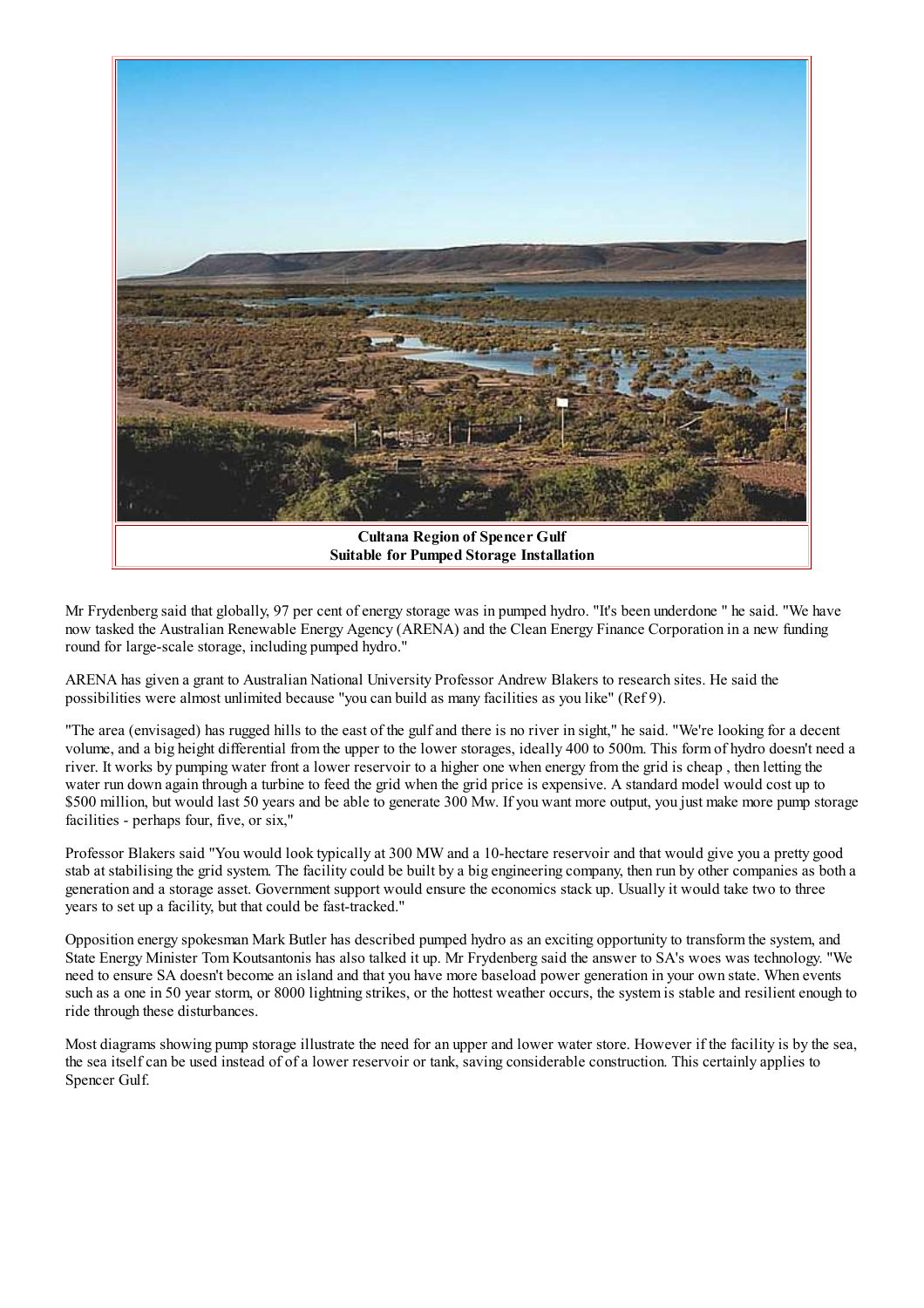

It is of interest that the University of Melbourne Energy Institute (MEI) has carried out a survey of pumped hydro projects with particular reference to the States of Australia. As a result of this, MEI produced a report dated February 27, 2014 (Ref 14). In surveying costs for pumped hydro projects globally, they found capital costs as low as \$100 to \$200 per kWh of useable energy stored. By comparison, they noted that chemical battery makers were aiming to be on the market in 2025 for capital costs in the range of \$200 to \$500 per Kw/h of usable energy stored.

The MEI report also located possible coastal sites around Eyre and York Peninsulars in South Australia which might be suitable for pumped hydro installations.

EnergyAustralia chief executive Catherine Tanna has said that Australia is perfect for a pumped hydro venture. Ms. Tanna said: "What is required is to find a site for pumped hydro that has water, but also a site that has the right geography and topography, such as elevation and proximity to transmission".

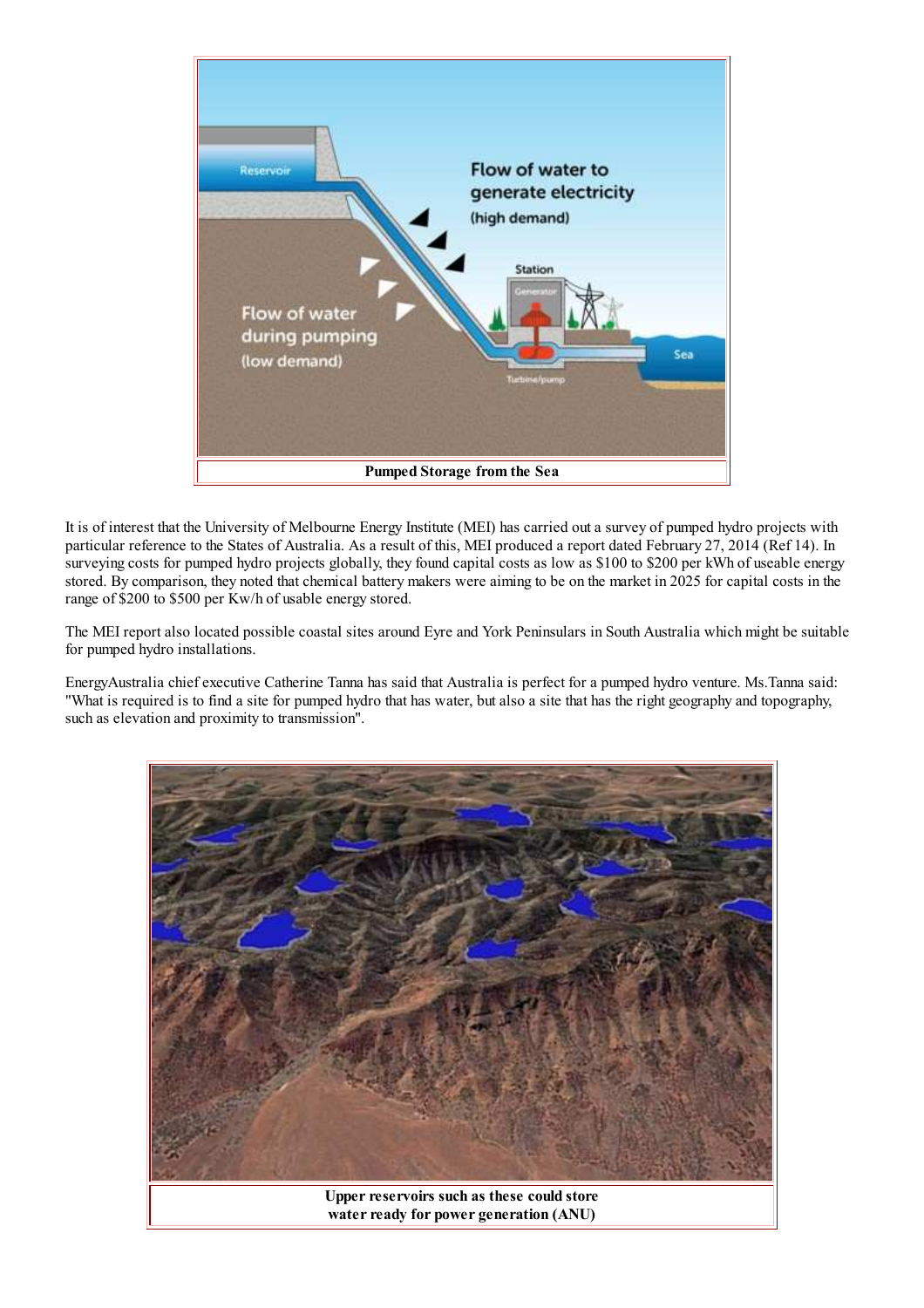In February 2018, on behalf of the Australian Government, ARENA announced \$453,000 in funding to Energy Australia to conduct the initial feasibility study into its proposed seawater pumped hydro energy storage (PHES) facility in Cultana. The study, totalling \$1.1 million was led by a consortium of Energy Australia, Arup and the Melbourne Energy Institute. The knowledge sharing report was produced by Energy Australia for ARENA.

The study found that the project would be technically viable with an optimal capacity of 225MW with storage capacity of 1,770MWh with eight hours of storage, the equivalent of more than 126,000 home batteries. The study found the facility would cost \$477 million, and would be economically viable based on several revenue streams. Subject to further engineering design, economical modelling and planning approvals, the project could be operational by 2023.

# **Snowy River Pump Storage Expansion at Tumut 3**

The Snowy scheme, built between 1949 and 1974, consists of 16 dams, 145km of tunnels and 80 kilometres of pipes and aqueducts. There are four power stations with 17 generating units and one pumping storage station. The Snowy Hydro scheme is 58% owned by the NSW Government. The pumped hydro station in the scheme is Tumut 3 which uses water for hydro power from the Talbingo Reservoir which is released into the Jounama Pondage. Water in the Pondage is pumped back into the Talbingo Reservoir for storage.



The present capacity of the Tumut 3 pump storage, in conjunction with the Talbingo Dam, is as follows:

Storage Power Output 1500 Mw Storage capacity 921,400 Megalitres Discharge with the Six Turbines - Total 1132.7 - cubic metres/sec Time to discharge full capacity - 9 days Power Storage - 324,000 Mw/hrs

On February 24, 2017, Snowy Hydro met with the Australian Renewable Energy Agency (ARENA), which is working with Snowy Hydro on the feasibility study to expand the Snowy sheme. At an earlier Senate hearing, Snowy Hydro CEO, Paul Broad, had noted that the concept of added pumped storage was not new, and was the subject of a memo to the federal government in 1966. But he said the new initiative did not come into frame until quite recently, prompted by significant changes in the electricity market. He said "The question of pumped storage really didn't get back on our radar until about 12 months ago".

On March 15, 2017, Prime Minister Malcolm Turnbull flagged a \$2 billion investment to expand the Snowy Mountains Scheme to add an extra 2000 megawatts capacity of renewable energy from the scheme's current output of 4000 megawatts. The "Snowy Mountains Scheme 2.0" would involve building new tunnels and power stations but no new dams would be built. On March 16, Mr Turnbull travelled to the Snowy Mountains to make the announcement that the Government would bring the "leadership and money" required to make the expansion vision a reality.

Prime Minister Malcolm Turnbull revealed the plan to increase the current 4,000 megawatt output of the scheme by 50 per cent, which the Government would claim is an "electricity game changer" and will help prevent power shortages in the eastern states.

It will require three new tunnels being built along a 9km stretch to link the two reservoirs, one to send water through the turbines, one to pump water back up to the higher dam and another for overflow. The Government will conduct a feasibility study this year (2017) looking at four different sites. However, the government's preference is to link the Tantangara reservoir and the Talbingo reservoir. The Tantangara reservoir will be the base for the turbines to generate the new electricity.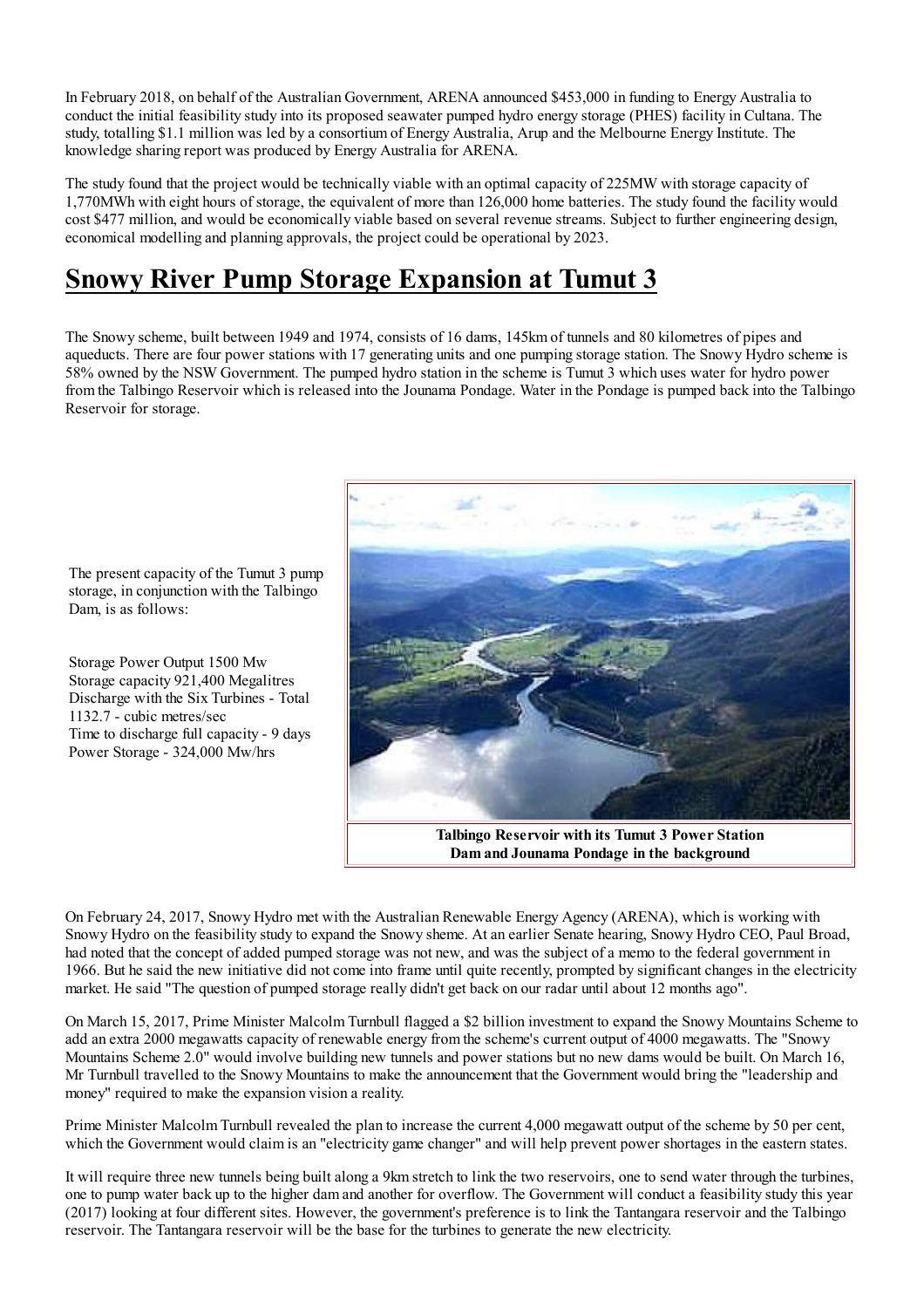A further report on May 24, 2017 indicated that the cost of the project could increase to double the \$2 billion investment first quoted. It was also noted that a major upgrade to the poles and wires would be needed to transmit the extra electricity created.

The added storage facility would be a splendid addition to the eastern part of the National Power grid, in the light of closure of many coal fired stations and the need to regulate the changing power output levels delivered by the newer renewable energy sources.

There was an interesting comment on TV Channel 24 (ABC) 20-6-17 comparing Pumped Hydro with Batteries: A gentleman from the Snowy Mountains Authority was interviewed about the Snowy Scheme 2.0 proposal of expanding the pumped hydro scheme, increasing by 2000 Mw. He said to do this same capacity with batteries would cost 60 to 100 times that of the pumped hydro.

If and when completed, the Snowy Scheme 2.0 will provide an excellent buffer in NSW and Victoria to control anticipated interface problems between slow ramp up base source power stations and renewable sources in those States. Perhaps to a lesser extent, coupled via the Interconnectors to South Australia, it could also improve stability of the grid in that State.

In a report dated 27-9-27 (Ref 22), it was noted that Federal Energy Minister Mr Freydenburg had pointed out, that Murray Hydro Power in NSW had recently been used to fill in power gaps created by wind farms, such as those in SA. But it was also noted that SA Energy Minister Mr Koutsantonis pointed out that, in the recent months. SA had been a net exporter of power via the Connectors to Victoria. These facts together seem to well justify the need for more storage via Snowy Scheme 2.0 to iron out the intermittent power coming from the Wind Farms.

On 28-8-17, the Prime Minister announced that construction of Snowy 2.0 was expected to be commenced in the following year (2018). This would create 5000 jobs and be fast tracked to provide peak power at 350,000Mw/Hr, and supply half a million homes for a week. Mr Turnbull confirmed a new \$8 million accelerated agreement between the Australian Renewable Energy Agency (ARENA) and Snowy Hydro had been reached to drive planning for the construction of the project. It was also anticipated that he might also anounce that ARENA and Snowy Hydro would examine the next pumped hydro projects inluding nine in Tasmania under consideration.

Snowy Hydro's independent Board of Directors has approved the Snowy 2.0 feasibility study, which was released on 21-12-17. This confirms that the Snowy 2.0 pumped hydro expansion project is both technically and financially feasible. With significant input from leading experts in economics, engineering and geology, the comprehensive study provides a base case design and a strong investment case that exceeds Snowy Hydro's stringent investment hurdles to progress to a final investment decision in 2018.

#### **SA Government announcement of Planning for Pump Storage**

On February 7, 2018, the SA State Government announced planning and proposals for five Pump Storage installations in the State, with a value approaching a total of \$2 billion (Figures quoted have been taken from various newspaper reports):

1. Proposed storage in a disused quarry in the Adelaide suburb of Highbury by Tilt Renewables. Nominal output 300 Mw, Nominal storage 1250 Mw/hr. Cost around \$400 million. The storage will make use of an existing reservoir. During Installation Phase, about 200 to 300 jobs expected.

2. Proposed storage by Altura Group at Goat Hill, 12 km west of Port Augusta. Output 230 Mw, Storage 1840 Mw/hr. Cost \$410 million, 200 jobs.

3. Proposed storage by Rise Renewables, N/E of Pt Germain, adjacent to high voltage transmission lines and existing Baroota Reservoir. Output 200-230 Mw, Storage 1600 Mw/hr. Cost \$406 million, 100 jobs.

4. Proposed storage by Energy Australia at Cultana, north of Whyalla. Output 225 Mw, Storage 1770 Mw/hr. Cost \$477 million.

5. Proposed storage by GFC Alliance (Sanjeev Gupta) at the Iron Duchess Mine site in Middleback Ranges. Output 90 Mw, Storage 390 Mw/hr. Cost \$170 million, 100 jobs.

It is pleasing to see that the Government has caught up with the one need in our newer Renewable Power system to make the system reliable. However it is expected that it will take several years following planning approval to catch up with completion. If all completed, the total power output would be 1045 Mw with a storage capacity of 6850 Mw/hr, which means that the system could maintain that output for 5.5 hours.

The cost estimates quoted for the five pump storage projects add up to \$1863 million. How this is financed, and what proportion might be expected from the tax paying sources, does not appear to be to be defined.

In the Advertiser of 27-3-19 it was announced that three South australian pumped hydro projects were on a short list for underwriting by the Federal Governmment: the Baroota Reservoir project, the Middle Bank Ranges project, both on the above list, and the Lincoln Gap project proposed by Sunset Power and allied company Delta Electricity, proposed to generate 230 Mw for up to 8 hours, It was pointed out that the Lincoln Gap project was in the neighbourhood of a separately owned wind farm.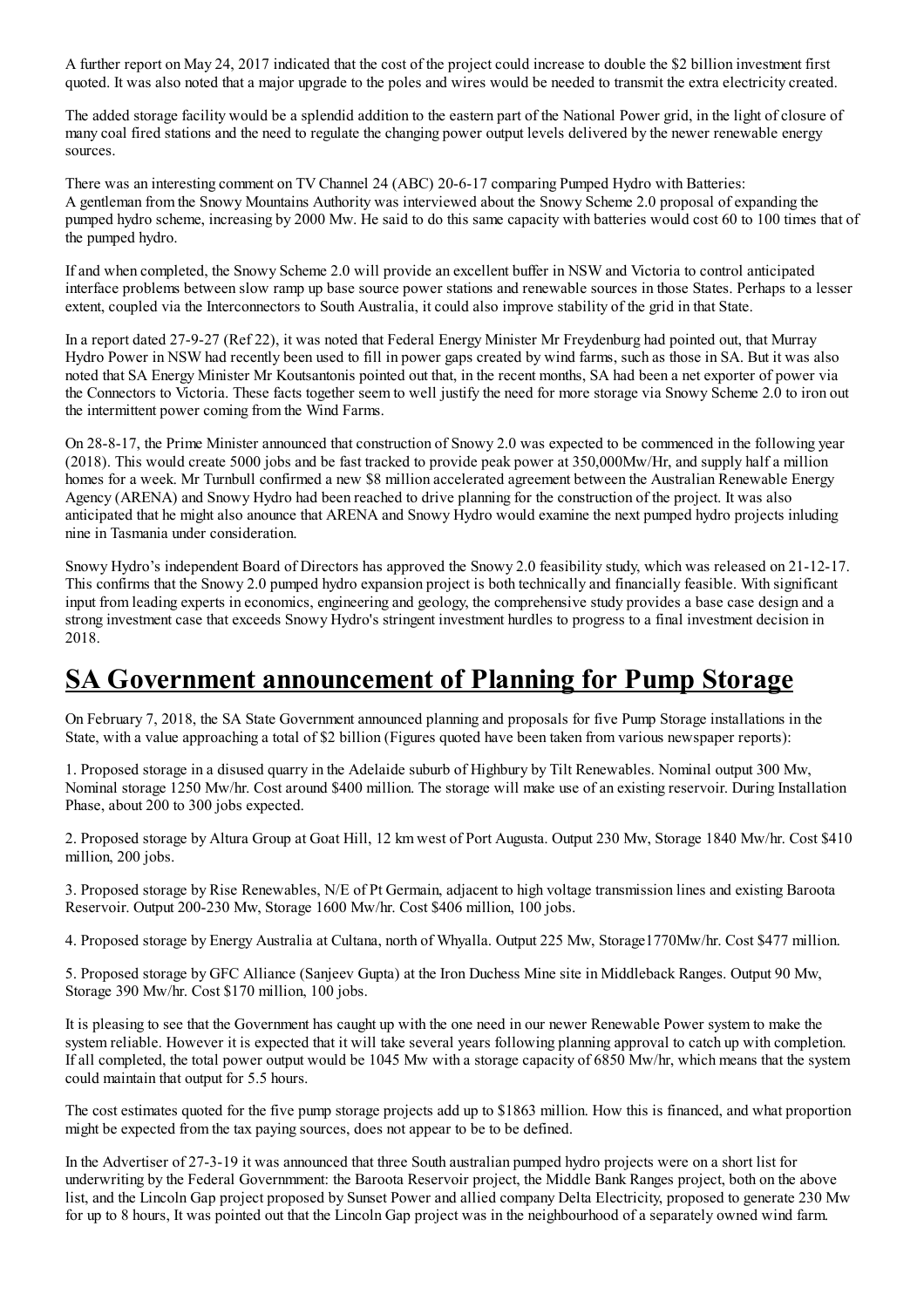# **Proposed changes to Adelaide Base Source Power Stations**

Added to the proposals initiated by the SA State Government, several update proposal have been announced relative to the existing base source gas operated power stations.

On 7-6-17, AGL, the owner of Torrens Island power stations announced that it would replace the ageing thermal 480 Mw A station with a new 210Mw fast start station costing \$295M (Ref 18). The A station had been running unecomically partly off line and the fast ramp up of the new station would be better able to operate in conjunction with the variable output levels of the renewable sources. The older A and B stations had been running well below capacity. The company had previously also considered the possibility of a battery system reducing the risk of a devestation black-out hitting the State. However this idea had been dropped when the South Australian Energy Plan had been released.

The new 210Mw power station will be built alongside the Torrens Island facility and will use 12 reciprocating engines. These units, each of 18 Mw capacity, are capable of operating at full capacity within five minutes of start, providing a rapid response to changes in renewable generation supply. Construction was expected to begin within months of June 2017 with full operation due to start in early 2019. The power station, to be known as the Barker Inlet Power Station, will replace two of the four Torrens Island A turbines, which will be progressively mothballed from September 2019. The four Torrens B generating units will continue to operate as normal.

Torrens Island Power Station currently uses cooling sea water from the Port River which discharges heat into the Angas Inlet. Barker Inlet Power Station will be air-cooled, meaning that no heat will be discharged into the Angas Inlet.

The reciprocating engines will be capable of firing both natural gas and distillate fuel. Natural gas will be the predominant fuel. Dual fuel engines have the ability to use a backup liquid fuel when gas supply is uneconomical. The diesel fuel used in the reciprocating engines will be standard low sulphur automotive distillate.

The investment in the new generator plant is to avoid the price spikes the market saw with the unanticipated and sudden exit of Northern and Hazelwood power stations. It is believed that increasing supply of generation into the market will ultimately put downward pressure on prices.

The Barker Inlet Power Station is expected to be more fuel efficient and the greenhouse gas emissions of the existing operations on Torrens Island are expected to reduce by approximately 35-50% once the new plant is commissioned. On the rare occasions when liquid fuel is required, the use of cleaner diesel, together with catalytic reduction units, will result in a significantly better environmental outcome than from the current liquid fuel capability at the existing Torrens Island Power Station.

As at March 2019, construction of the Barker Inlet Station was well under way and the first of the reciprocating engines delivered on site.

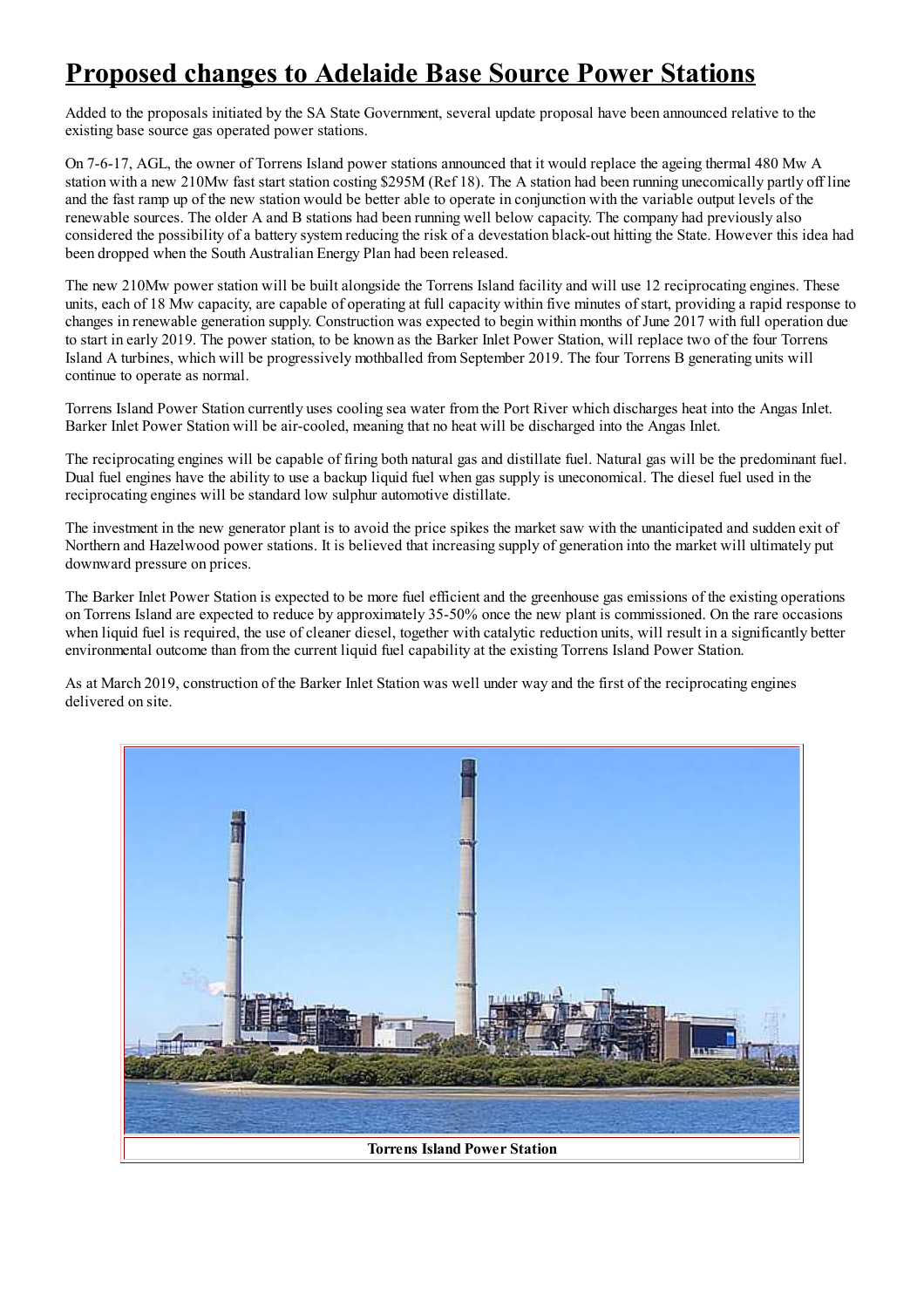

Announced in the Advertiser 22-2-17, the management of Pelican Point Power Station, Engie, is giving consideration to the addition of an extra 300 Mw of extra gas fired power generation, depending on favourable conditions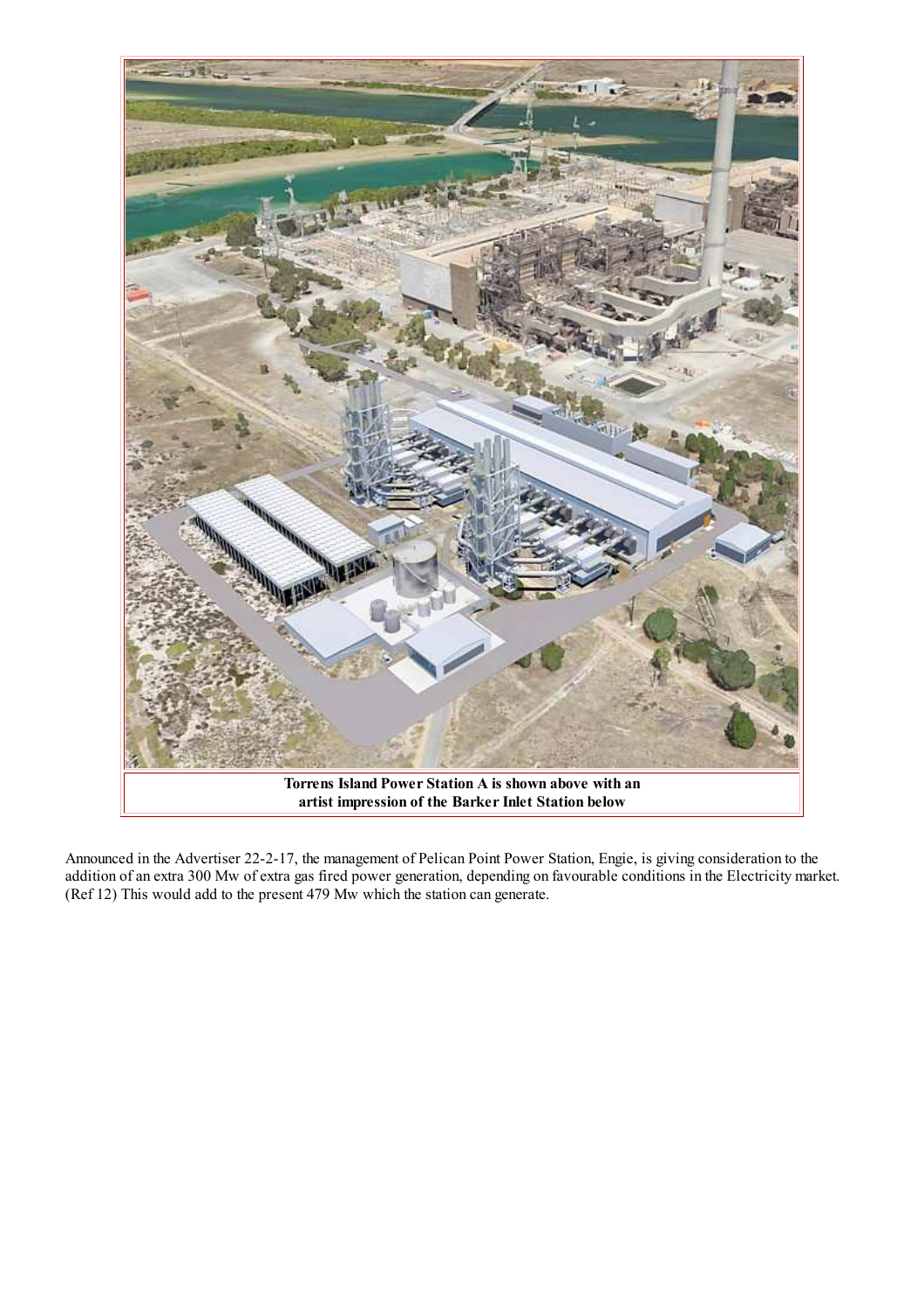

Alinta Energy has proposed the installation of a new power station at Reeves Plains, between Mallala and Gawler, about 12 km S/E of Malalla. It is expected to be two gas/diesel machines of each between 100 and 200 Mw. The Advertiser on 27-3-19 announced that the project was on the short list of energy projects underwritten by the Federal Government. The Reeves Plains project already has State planning approval. Its location is close to several gas lines for gas supply and is aimed at driving short term peak loads. Alinta Energy previously operated the the Playford and Northern Power Stations which are now dismantled.

# Some other Good Power Supply Proposals which were tendered.

A number of other good power proposals were given publicity during the time the SA Government submitted its plan. Whether some of these will still go ahead is vet to be seen. However. I think it is well worth while to include a number of these proposals for added information. For several years, the people of Port Augusta have bartered for an energy storing solar based power plant to replace the coal fired power stations anticipated to close down with Leigh Creek running out of coal. In following paragraphs there are several submissions tendered along these lines. These follow a previous solar thermal system, examined previously by Alinta, but abandoned by Alinta in 2015 as not ecomomically viable. (Ref.16)

It was also reported in the Advertiser of 25-5-17 (Ref. 15), that Energy Minister Josh Frydenberg had confirmed the Government's commitment to back a solar thermal plant at Port Augusta. It comes as the Australian Renewable Energy Agency (ARENA) puts out a request to market for industry participants to provide information on the costs and benefits of the system. Mr Frydenberg said that the Government had shown its commitment of the project by putting \$100 million on the table.

### **Solastor - Pt Augusta**

Australian company Solastor is one of several companies which have put foreword proposals on solar power stations to replace the drop out of power caused by the closure of Port Augusta coal fired power stations (Ref 5). On June 7, 2016, the chairman of Solastor, John Hewson met in Adelaide with SA Premier Jay Weatherill, SA member for Grey, Rowan Ramsey, SA Environment Minister Ian Hunter and federal Environment Minister Greg Hunt.

On June 8, the Advertiser reported that Australian company Solastor, could build a Solar Thermal plant, initially 100 Mw, of sufficient capacity to replace the output of the coal fired plants. Energy from the sun, directed by concave mirrors, would be stored at 800 degrees C in graphite blocks. Steam to drive a turbine would be generated by water running past the blocks.

The Sydney-based company, owned by Momentum Energy Resources and Solastor, is chaired by former Liberal leader John Hewson. As revealed in the Advertiser, Dr Hewson announced the project, which has in-principle support from Federal and State governments.

Dr Hewson said the full-scale plant, producing 110Mw power in winter and 170Mw in summer, would be able to store a week's worth of energy, making it more efficient and cost-effective than existing, renewable energy projects which can only supply intermittent power to the grid.

"We're not wanting to raise expectations falsely because we still haven't finalised the land, the finance (or) the approvals process, but we've started them all," Dr Hewson said. "We have no doubt it can be done, otherwise we wouldn't have announced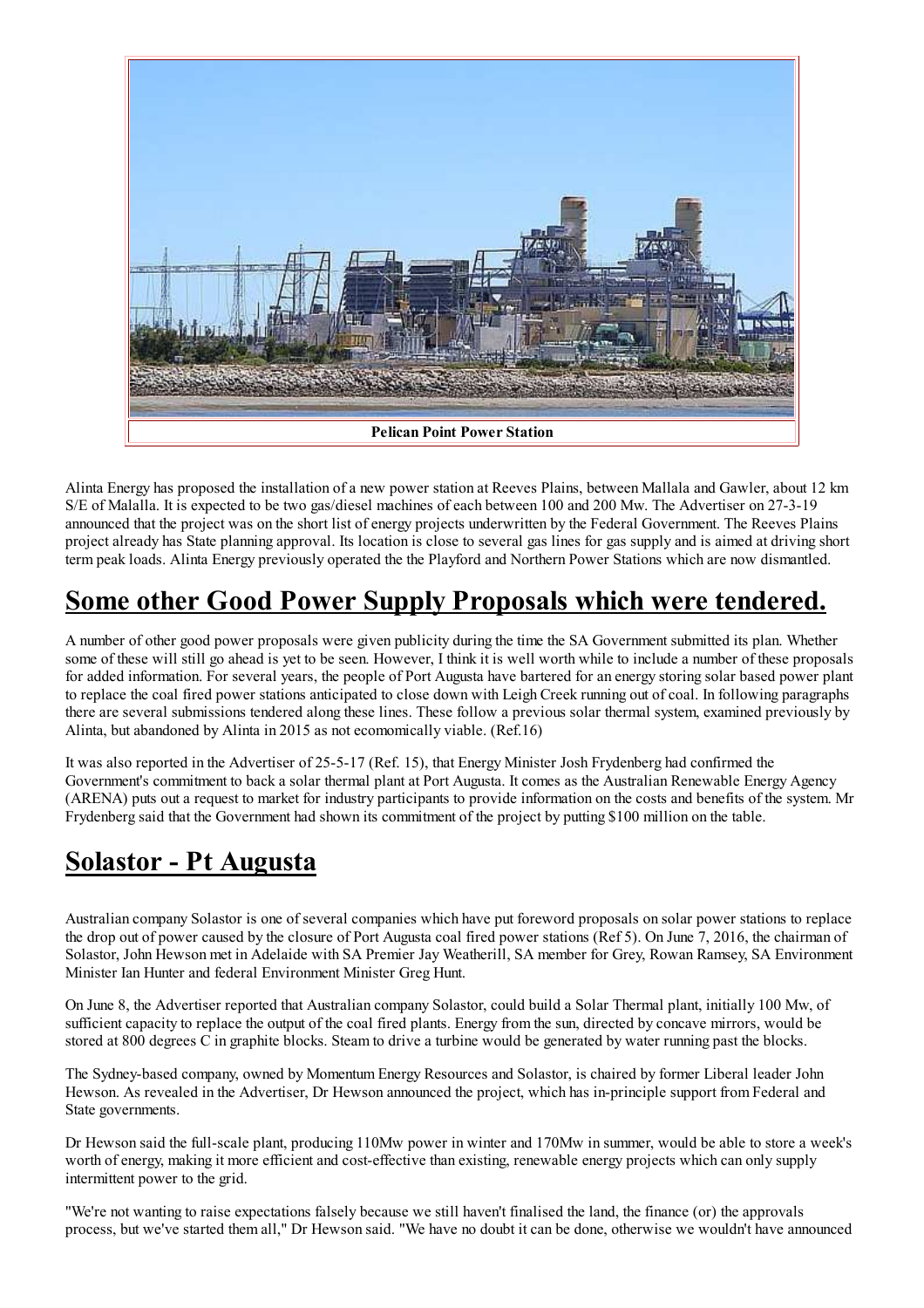Dr Hewson said Solastor had not factored any grants into its "conservative" business case but would seek assistance through the Clean Energy Finance Corporation, with other funds likely to come from a consortium of banks.

Solastors project would have modules, each with 86 computer-controlled concave heliostat mirrors, that reflect the sun's energy into tower mounted solar thermal receivers. This receiver comprises synthetic graphite which is heated. The heat is transferred to stainless steel tubing systems containing water that is pumped through for conversion to steam which drives a turbine.

The full-scale project was expected to power more than 200,000 homes.

The Advertiser reported that SOLASTOR would build a one megawatt demonstration plant at Port Augusta by the end of 2017 and connect it to the existing grid as a first step to its proposed \$12 billion solar thermal project. Year 2017 has arrived and gone and we have moved into 2018 with no further announcement of a demonstration plant. We have to assume that the Company has gone cold on the project, particularly in the light of competition from Solar Reserve who are now well advanced in preparations to build a Solar Thermal plant at Port Augusta.

#### **Solar Reserve - Pt Augusta**

In August 2016 (Ref 2), it was also reported that an American company, Solar Reserve, was interested in building a pilot 110 Mw solar thermal plant at Port Augusta to be followed up by five others over the next 10 years. They pointed out that the combined outputs would be equivalent in capacity to the Heywood Connector with Victoria. Possible sites for the five could be Leigh Creek, Woomera, Whyalla and Roxby Downs. Storage proposed was the use of molten salt (as for the Alinta proposal) with a storage time of 10 hours.

The following extracts are from an article introduced by Giles Parkinson on 23 February 2016 - SolarReserve proposes 110MW solar tower and storage plant for Australia:

The US solar tower and thermal storage technology developer SolarReserve has operated its first-of-its-kind Crescent Dunes plant in he US at its full capacity of 110MW, and is now targeting Australia as its next market.

The company said recently said that it had proposed to build a 110MW plant with eight hours storage just north of Port Augusta in South Australia, and had submitted the plan to the state government's tender for low-carbon energy.

SolarReserve said that Australia, with the highest average solar radiation per square meter of any continent in the world, is an ideal location for this advanced technology.

We refer to solar towers and storage relation at Crescent Dunes in Nevada, and to Sener's Gemasolar 19.9MW plant in Spain. These have the potential to radically change the nature of energy markets because they do not need fossil fuels, offer zero emissions energy and because of their storage facilities, can deliver electricity whenever the grid operator, or the utility, wants it.

In the Federal Budget announced in May 2017, the Government made available up to \$110 million for an equity investment, if required, to accelerate and secure delivery of a solar thermal project in Port Augusta, SA.

it."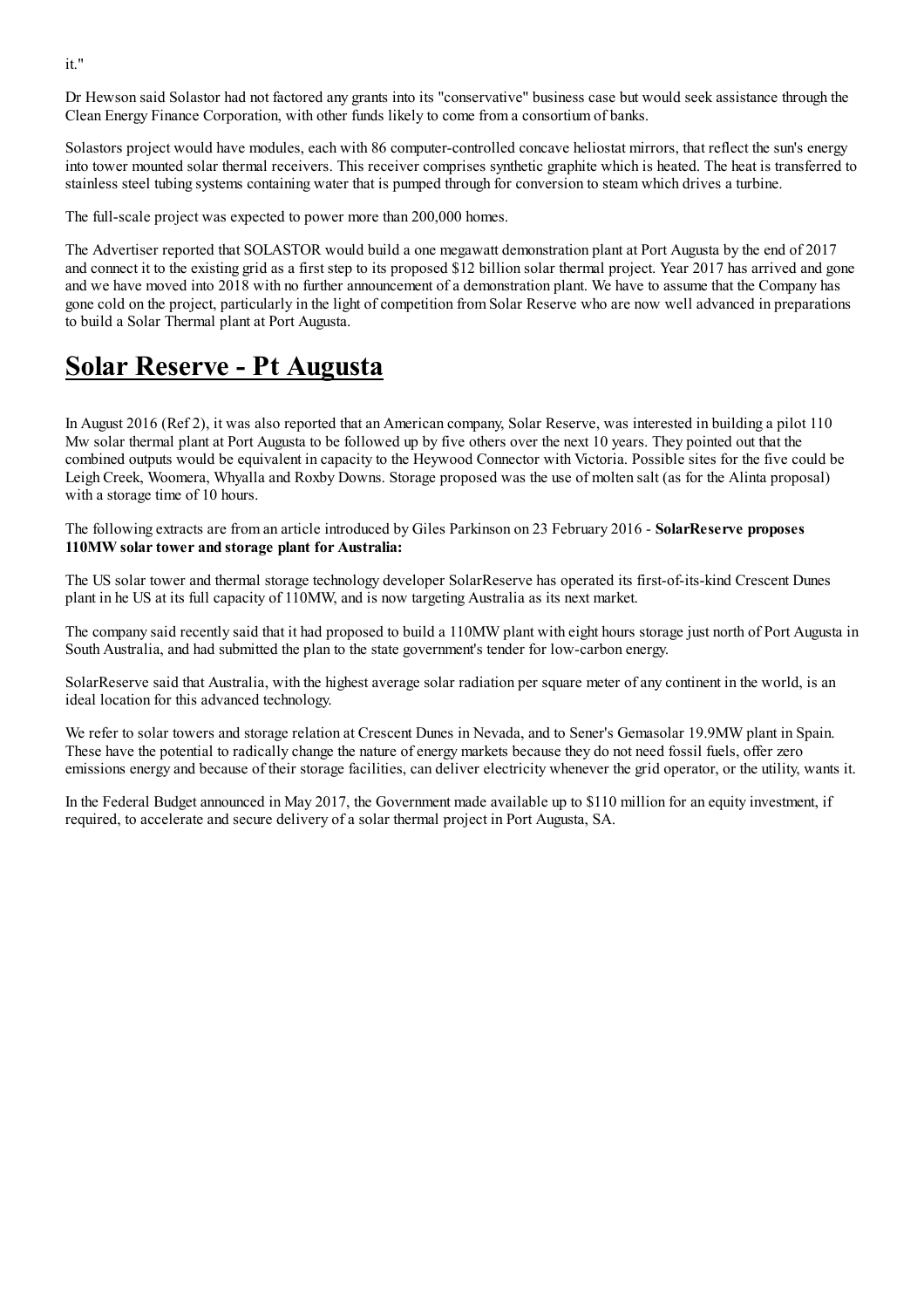

In Nevada, with 10 hours of storage, power is delivered into the Las Vegas grid from around noon to midnight. However, in South Australia, power might be delivered in the highest priced part of the market when demand is greatest. It is likely to target the afternoon and evening peaks in summer, and not run in the morning. In winter, it could target the morning and winter peaks only.

SolarReserve says its proposed plant could supply Port Augusta and neighbouring towns with reliable solar power, day and night. It says the project would also create much needed jobs and economic development in the Port Augusta region, and would provide South Australia with new baseload power generation.

Tom Georgis, the head of International Development, said: "As Australia moves away from coal, this is truly the only technology that has the capability of providing zero emissions and provide reliable power". In an recent interview, he told Renew Economy. "It is ideal for what the South Australia government is looking for, bringing innovative technology to Australia at a price point that makes sense."

SolarReserve is not revealing what that price point is exactly. But it could well be around \$US100/MWh, much lower than the \$A200/MWh assessment made on solar thermal options by Alinta, the owner of the former Northern coal-fired power station. The Crescent Dunes facility was built at a price of \$US135/MWh, with financing help from the US government, whilst the 100MW Redstone plant about to be constructed in South Africa, would deliver at around \$US120/MWh (depending on the fluctuating valuation of the local currency).

This technology solves the intermittent issues experienced with other renewable energy sources, enabling the delivery of renewable baseload and dispatchable power that can compete head-to-head with traditional fossil-fired and nuclear electricity generation methods.

More definite plans for Port Aususta were announced 14-8-17. SolarReserve would build a Solar Thermal 150 Mw plant near Port Augusta which would be operational in about three years. Its standard output under normal conditions would be be 135MW. with the capability of exceeding that during the evening peak demand in favourable conditions. The project would rely on a \$110 million concessional equity loan from the Federal Government, which was promised as part of negotiations with South Australian Senator Nick Xenophon on the Commonwealth's company tax cuts legislation. In the Advertiser of 24-10-17, it was announced further that the \$110 million loan was being considered by three Government funding bodies.

The plant, to be built about 30km north of the town on state-owned land, would be able to store between eight and 10 hours of energy so that it could operate when the sun is not shining. The plant would feature about 12,000 billboard-sized mirrors, measuring 100sqm, arranged in a circle over an area of about 600ha. The mirrors would focus light and heat at the top of a 227m tower to be the tallest of its kind in the world. The mirrors and tower would be assembled on-site, although some parts might be imported. The design would be based on a successful solar thermal power plant in the American state of Nevada.

Construction is set to begin in 2018 and would be complete by 2020, creating an expected 650 construction jobs and 50 ongoing positions. In addition to that, the project could stimulate up to 4000 indirect jobs around the State.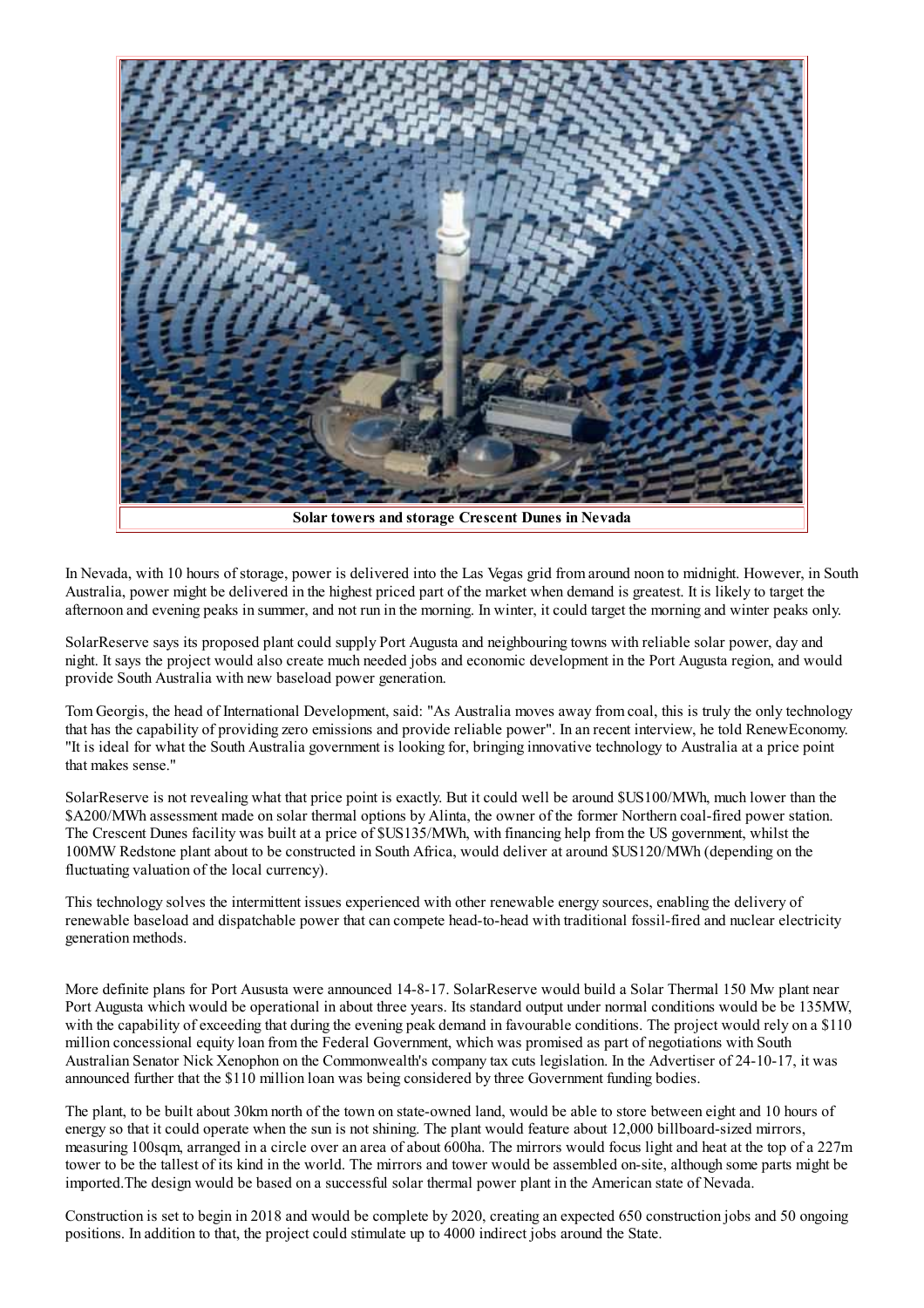In operation, the Government would take the majority of power generated, but any power remaining would be fed into the statewide grid.

SA Premier Jay Weatherill is quoted as saying that the Pt. Augusta plant, (to be known as the Aurora), would be home to a new \$650 million solar thermal power source that supplies all of the State Government's power needs and would be the largest of its kind in the world. Mr Weatherill also said this would increase market competition and could lead to lower power prices. Perhaps this is an indication of the State Government's forward thinking on the State power to expand solar thermal power stations beyond the initial pilot 150 Mw station. However, I think power consumers might like to see proof of the lower prices after completion of the pilot plant.

It was reported on 8-5-18 that an agreement had been signed with Heliostat SA to manufacture and assemble the Heliostats. It was also agreed with SA Government to the supply of power at no more than \$78/MWhr. And also in May, SolarReserve sought approval to add a 70MW solar PV farm to the solar tower and molten salt storage facility, in a further effort designed to lower the costs for the project.

In the Advertiser of 24-10-17, it was announced further that the \$110 million loan was being considered by three Government funding bodies.

In the Advertiser of 20-9-18, the Company was quoted as saying that contruction of the initial pilot 150 MW plant is now sheduled for completion in 2020 but commissioning and commercial operation won't begin until 2021.

Unfortunately, there was a set back announced on 5-4-19. Solar Reserve announced that they had been unable to negotiate financial support to proceed further and work on the project would have to cease. This was a blow to the residents of Pt. Augusta and the work force involved. As the reliability of the power grid has now become dependent on the more immediate energy storage and other fast ramp up, it was also a blow to maintaining that reliability. Considering the project aim for commissioning and commercial operation as early as 2020/2021, one would think this project should be given priority over longer construction term projects, such as a proposed connector link from SA to NSW and Snowy 02.

Fortunately, since that occured, the 1414 Degrees company has injected finance into the Solar Reserve project and proceeded to get things under way again...

#### Solar Farm DP Energy Pt. Augusta

It was Reported by Sophie Vorrath, 8 August 2016 (Ref 3) that a 375MW solar and wind energy park, near the site of the closed Northern Power Station at Port Augusta, was approved for development by the State Government.

Project developer DP Energy said in a statement recently released that the government's green light meant it could now deliver one of the largest and most significant hybrid renewables projects in the Southern Hemisphere, including 59 wind turbines and almost 400 hectares of solar PV arrays.

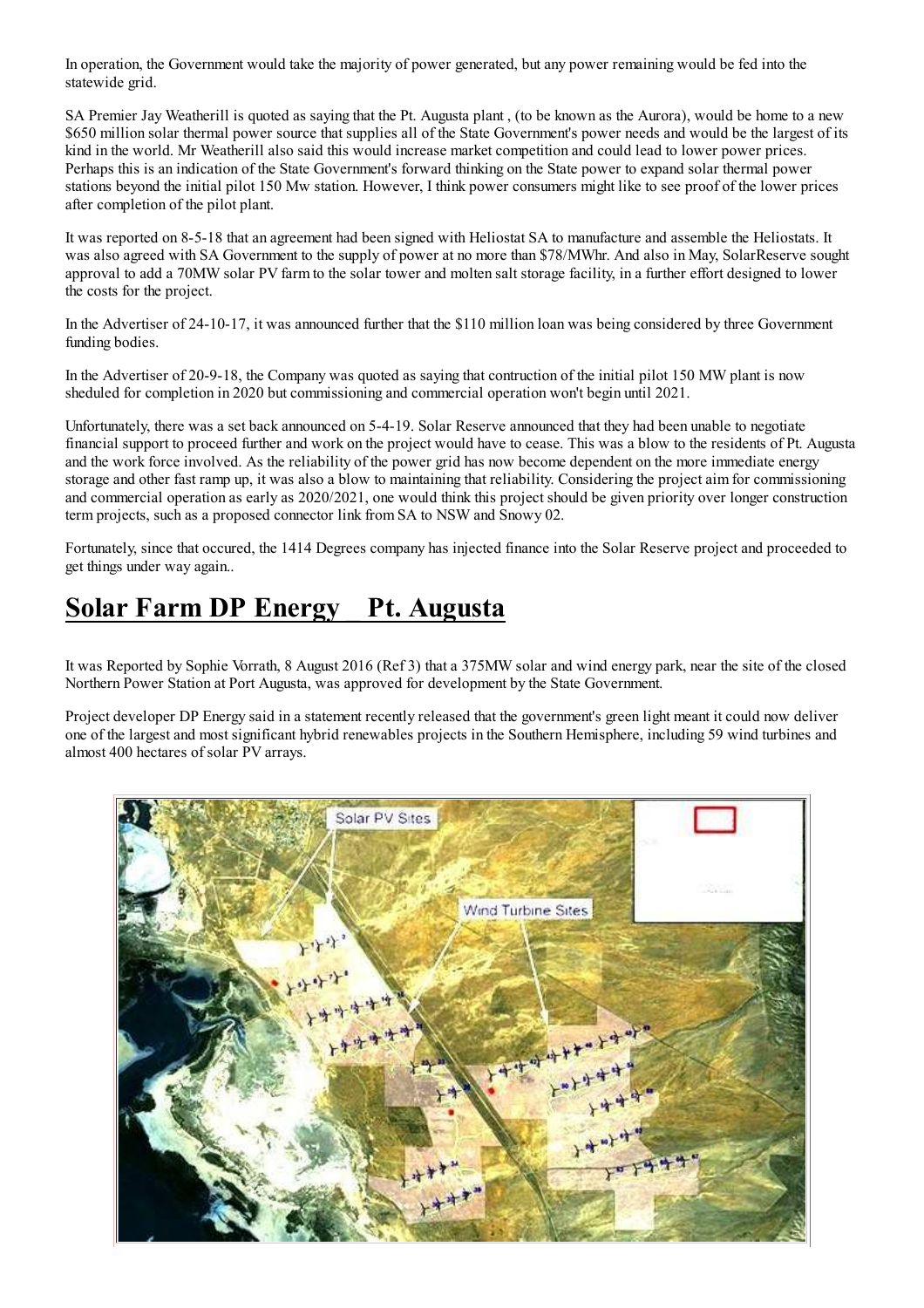#### DP Energy Proposal of Wind Turbine and Solar PV Arrays at Port Augusta

It had been reported in December 2015, that the Ireland-based DP Energy had publicly floated plans to build the integrated Renewable Energy Park in September 2014, on a 5,400 hectare site 8km south-east of Port Augusta. This a part of Australia renowned for its rich solar and wind resources.

The project is one of a number being proposed for the area around Port Augusta and in the north of the state including SolarReserve's 110MW solar tower and molten salt storage project, Lyon Infrastructure solar PV and battery storage project, and even some solar farms being contemplated by Indian energy giant Adani Resources.

Following approval from the government, the challenge becomes financial backing. However the Company is confident, and is even considering the addition of storage, either in the form of pumped hydro storage or battery storage.

In May 2016, DP Energy presented its plans to the local community via two consultation sessions, and, according to DP Energy managing director, Simon de Pietro, won strong local support for the project. Overwhelmingly, the response had been positive, with many people recognising the benefits that would flow into the local community, de Pietro said in December.

One of those benefits would be a much-needed boost to employment in the region after Alinta Energy walked away from plans to replace the Northern Power Station. The \$680 million project is expected to create 250 jobs over the course of its development, peaking at around 600 jobs, and winding up with the creation of 15-20 ongoing jobs. DP Energy says it plans to use local SA businesses wherever possible during the development, to maximise the local economic benefits.

Another benefit of the project would be to the local grid, de Pietro says, that by integrating different technologies, the Renewable Energy Park would be able to deliver energy when it is most needed, thereby reducing stress on the electricity network in times of peak demand and reducing the reliance on expensive peaking power.

This is because the wind resource, primarily driven by the temperature difference between the land and sea, tends to have a regular early evening peak, which is well aligned with the daily peak demand for electricity. This effect is also strongest in the summer when temperature differences are at their greatest, meaning that annual energy generation also peaks when it is most needed. Coupled with large-scale solar generation, which has a midday peak, it offers a good match to overall demand, while supporting the electricity network and placing downward pressure on wholesale prices.

De Pietro said "The Port Augusta Renewable Energy Park represents a new breed of renewable energy generation which will deliver the right power at the right time for energy consumers, and deliver economic benefit to the region and the State".

It was reported in November 14, 2017 that the Irish renewable energy developer would employ engineering firm Downer Group to develop the 150 MW solar energy component of the Port Augusta hybrid plant, with wind giants Vestas contracted to build 225 MW of wind power. Barely a week after Sanjeev Gupta announced a 1GW project to use solar, pumped hydro and battery storage, the DP company further announced a major expansion of its park, adding in another 300MW of solar and 400MW of battery storage to its plans for what was already going to be the biggest hybrid plant in Australia.

But it has also flagged plans to add a further 300MW of solar PV and 400MW of battery storage in a phase two project across the road from the farm. (The actual MWh of storage is yet to be defined). That will make a total of 1,075MW. The Company may also include 3,000 megawatt-seconds of synchronous condensors to ensure the market operator has enough "synchronous" capacity for its needs.

As at August, 2019, the DP Energy projects at the top end of the Spencer Gulf near Port Augusta, include 706MW PV solar projects, a 180MW wind field, and 400 MW of battery storage.

#### **Solar Farm Tailem Bend - Snowy Hydro company**

Another interesting power project was announced In the Advertiser of February 2017. Snowy Hydro would build the largest solar farm in South Australia at Tailem Bend. It would include capacity for battery storage back up, and built by Snowy Hydro at Tailem Bend in the year of 2017. It is anticipated to cost of more than \$200 million (Ref 7). Site for the farm is located on Lime Kiln Road, Tailem Bend.

According to Snowy Hydro, the solar panels would be able to generate power for 40,000 homes and help improve the state's electricity supply, whilst creating up to 200 jobs during construction. Building of the solar farm by Snowy Hydro farm would be in conjunction with renewable energy investor Equis.

Snowy Hydro, which owns the Snowy Mountains Hydro-Electric Scheme said: The solar farm would generate up to 100 megawatts of energy and the almost 400,000 solar panels would cover 200 hectares, It added that the capacity for battery storage of up to 100 megawatts would also enhance energy security in the state. The project also includes a diesel fuelled generator producing 28 megawatts to provide backup power during periods of peak demand.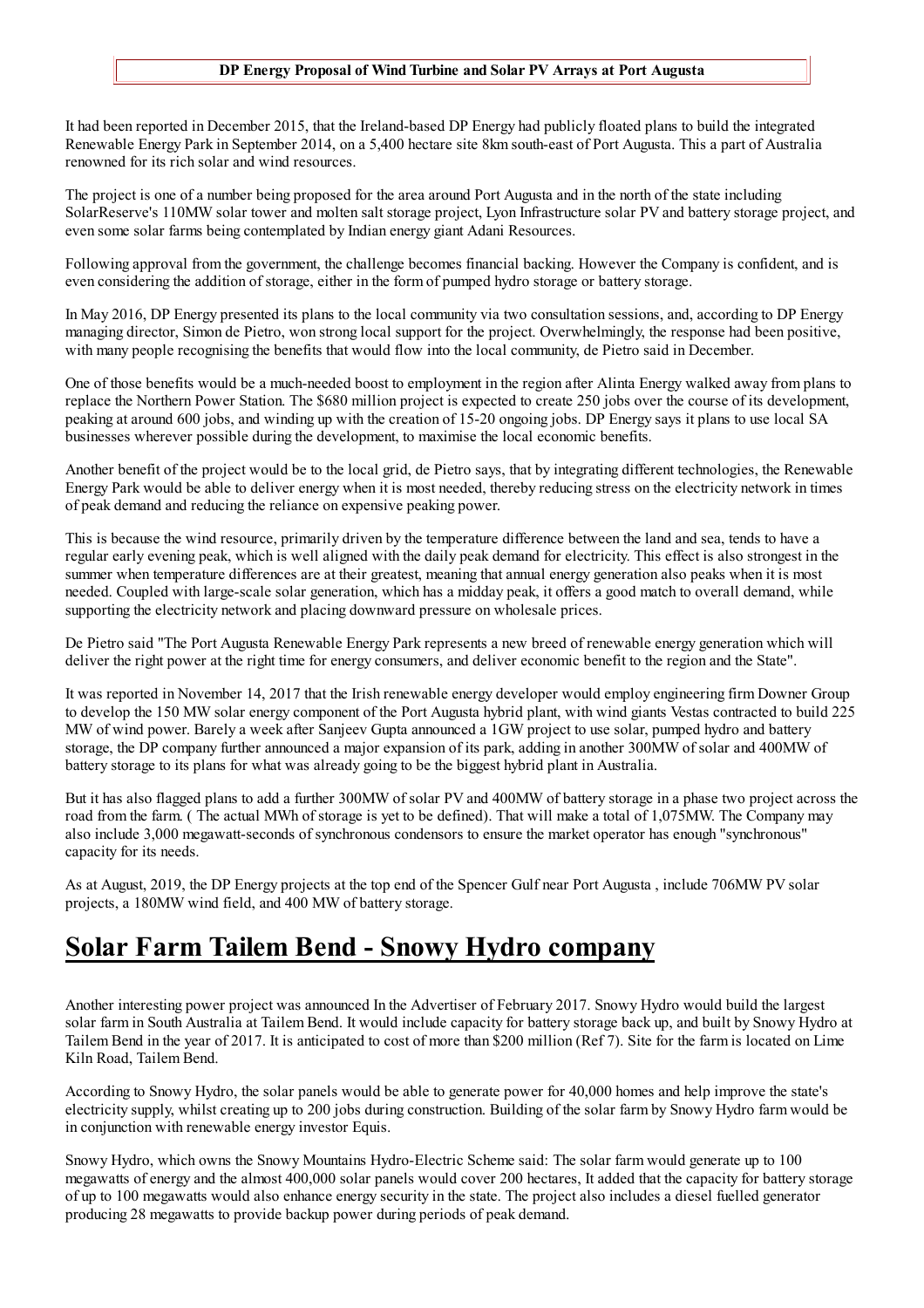Snowy Hydro managing director Paul Broad said: "The site would be the first large-scale battery ready facility we are aware of in the state. This is an exciting opportunity for Snowy Hydro to source renewable generation in South Australia to complement our existing capacity. We have been keeping the lights on in NSW and Victoria since construction days in the 1950s and are one of the most experienced and diverse companies operating in the National Electricity Market."

Mr Broad explained that the solar plant was designed to maximise the amount of electricity generated in the late afternoon, when demand for power was typically greatest. He said: "The solar farm represents a significant strategic investment in South Australia by Snowy Hydro and demonstrates our commitment to growing both our generation business and our Lumo Energy business, which services around 50,000 electricity customers in the State." He said: "We are pleased to be working with Equis to deliver more renewable energy to South Australia, backed by reliable fast-start thermal capacity."

It is important that this unique generation facility at Tailem Bend is also 'battery ready' with the ability to install up to 100 megawatts of large scale battery storage on the site. (The battery storage capacity in Mw/hr was not included in the address).

Mr Broad said construction would begin shortly, subject to relevant approvals. Solar power would be online from early 2018. followed by diesel power. The Tailem Bend project would be located on land already owned by Snowy Hydro and would provide the company with access to 264 megawatts of generation capacity in SA. The company already operates 136 megawatts of fossil fuel capacity at Port Stanyac and Angaston and would add a further 28 megawatts of diesel generation at the Tailem Bend site from 2017. The solar farm would also help power an expansion of the Snowy Hydro retail business (Lumo Energy) in South Australia.

It was also announced in January 2017 that the Snowy Hydro company was partnering in the Tailem Bend venture with Singapore-based renewable energy developer Equis. It appears that they expect completion of the Solar Farm in 2018.

An article in the "Advertiser" 15-2-18, annouced that construction of the Snowy 127 Mw Solar Farm (called Tailem Solar) would start that month. They expected to be delivering power to the grid in the first quarter of 2019. An area of the site would be reserved for a battery installation with storage up to 110 Mw/hr. Developer Equis said it was also planning to develop Tailem Bend 2 (110Mw) adjacent to Tailem Solar with construction expected to start this year.



Artist Sketch of proposed Solar Farm at Tailem Bend

### Power Storage in Silicon at 1414 degrees C

The following is an interesting development of research in energy storage. On Tuesday April 11, 2017, the Advertiser published the following article in their Business Journal - SA energy storage system at fraction of Tesla's cost by Luke Griffiths (Ref 8):

An innovative Adelaide company 1414 Degrees has attracted private investment from the other side of the world as it edges closer to a public float that would help fund large-scale energy storage systems.

Executive chairman of 1414 Degrees, Kevin Moriarty said a significant portion of the recently raised \$2.5 million would go towards the installation of a 10Mwh storage system at a South Australian hydroponic farm. The storage would be charged by wind and biofuel.

A feasibility study for the project would be completed later this month (April 2017) and \$2 million has been earmarked for project installation, which is expected to start late in the month...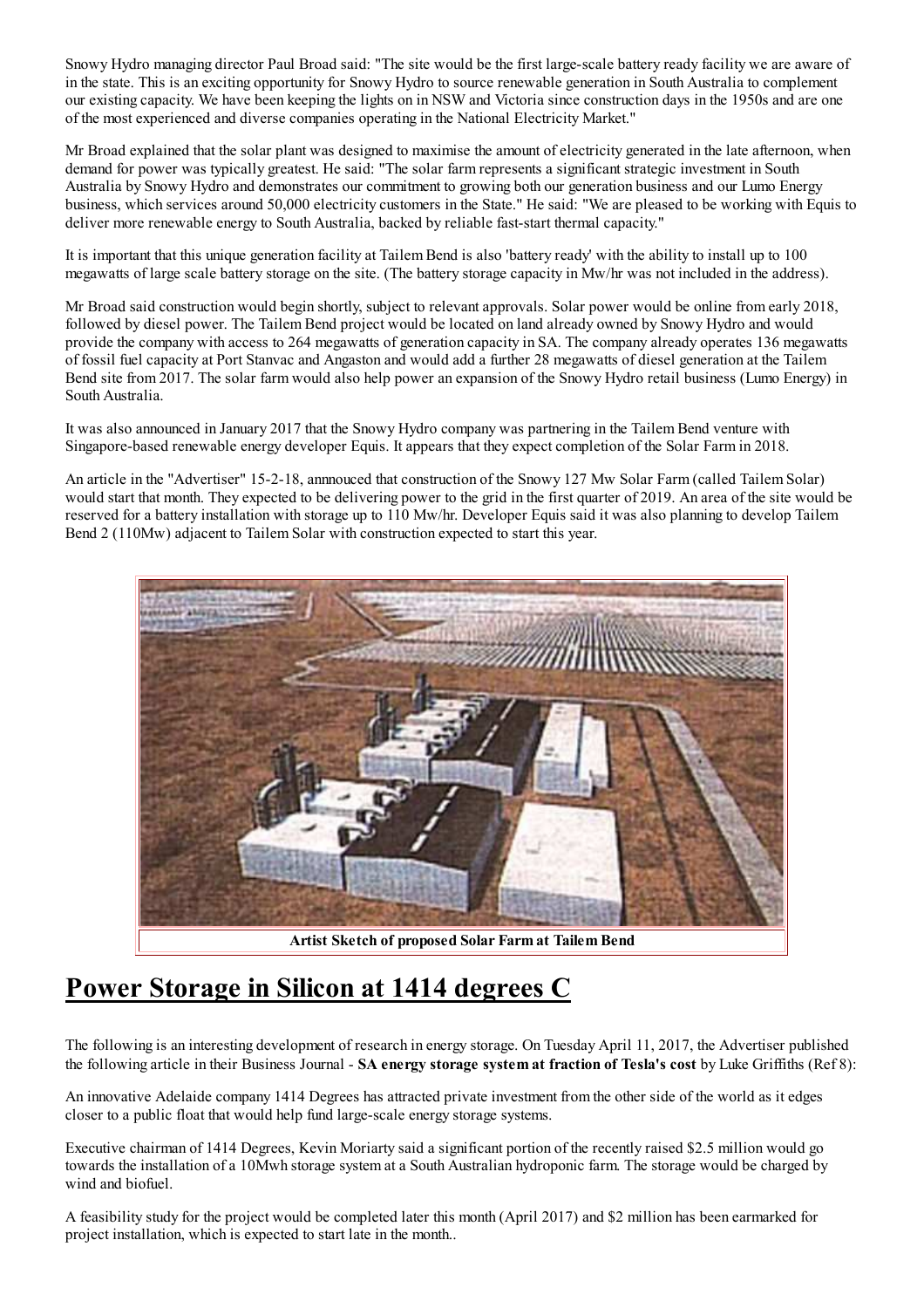But Dr Moriarty said that the 1414's plans go well beyond the "small-scale" system of 10 Mwh storage and cost a fraction of that for lithium batteries. In consideration of the success of a prototype developed at the company's onsley base. Dr Moriarty said 1414's method of storing energy, is applicable for larger grid-scale systems. The stored energy, produced as electricity from such as wind or solar, is stored as molten silicon which can be tapped at any time.



The device stores electrical energy by using it to heat a block of pure silicon to melting point 1414 degrees Celsius. It discharges through a heat-exchange device such as a Stirling engine or a turbine, which converts heat back to electrical energy, and recycles waste heat to lift efficiency.

The company has engaged engineers to work on Thermal Energy Storage System (TESS) devices and to develop large-scale energy storage systems.

A 200 Mwh TESS will be the main component of these systems, which Dr Moriarty estimates would each cost around \$7 million to produce. To give some context, Tesla founder Elon Musk recently provided, via Twitter, a rough quote of \$33 million for a 100 Mw lithium battery storage system. (In a later quote, he gave a figure of US\$250 per kW/h).

And following interest from property developers, Dr Moriarty said 1414 is planning 800Mw/h systems for deployment in energy grids by late 2018. This will would secure the network even if transmission is disrupted by storms or other events. What people are looking for is something that can take a whole suburb or shopping centre, either off-grid, or with reliable power sourced mainly from renewables. "That is exactly what we offer," he said.

Following its recent capital raising, which attracted investors from the UK, US, and New Zealand, 1414 is now planning to raise between \$5 million and \$20 million via a midyear public float. "We have been are aiming to get a prospectus out in by mid-June 2017. Obviously a lot of work would be done before then." Dr Moriarty said.

"Our experienced technical team would build the first 200 Mw/h storage module during the next 12 months with additional fueling from the IPO."He said 1414 decided against submitting a non-conforming bid as part of the State Government's push for a government funded, privately operated 100MW storage battery."

Dr Moriarty added "An advantage of our low-cost storage technology is that it does not reduce in capacity and require replacement as with batteries." Perhaps this development will lead to cheaper bulk power storage than is available now in batteries, pump storage and molten salt. One thing that has worried me is how the storage is achieved. He doesn't seem to have explained the technique of how the large amount of electrical energy raises the block of pure silicon to the 1414 degrees or why silicon was selected for storage.

But the selection might well be explained by the high latent heat at the silicon fusion temperature of 1414 degrees. For silicon, latent heat of fusion is 1926 Kj/Kg compared to copper at 205 Kj/Kg and salt (sodium chloride) as around 1000 Kj/Kg. Salt was used for storage in the Spanish Torresol Solar Thermal plants and the USA Solar Reserve Solar Thermal plants which would require about twice the weight of salt to that of silicon for a given latent heat storage. Another factor which was pointed out by Dr Moriarty was low cost of the silicon. Silicon is the second most abundant element in the earth's crust. The cost to mine it appears to be around US\$1000 to US\$2000 per tonne. By comparison to other possible storage elements, is apparently not expensive.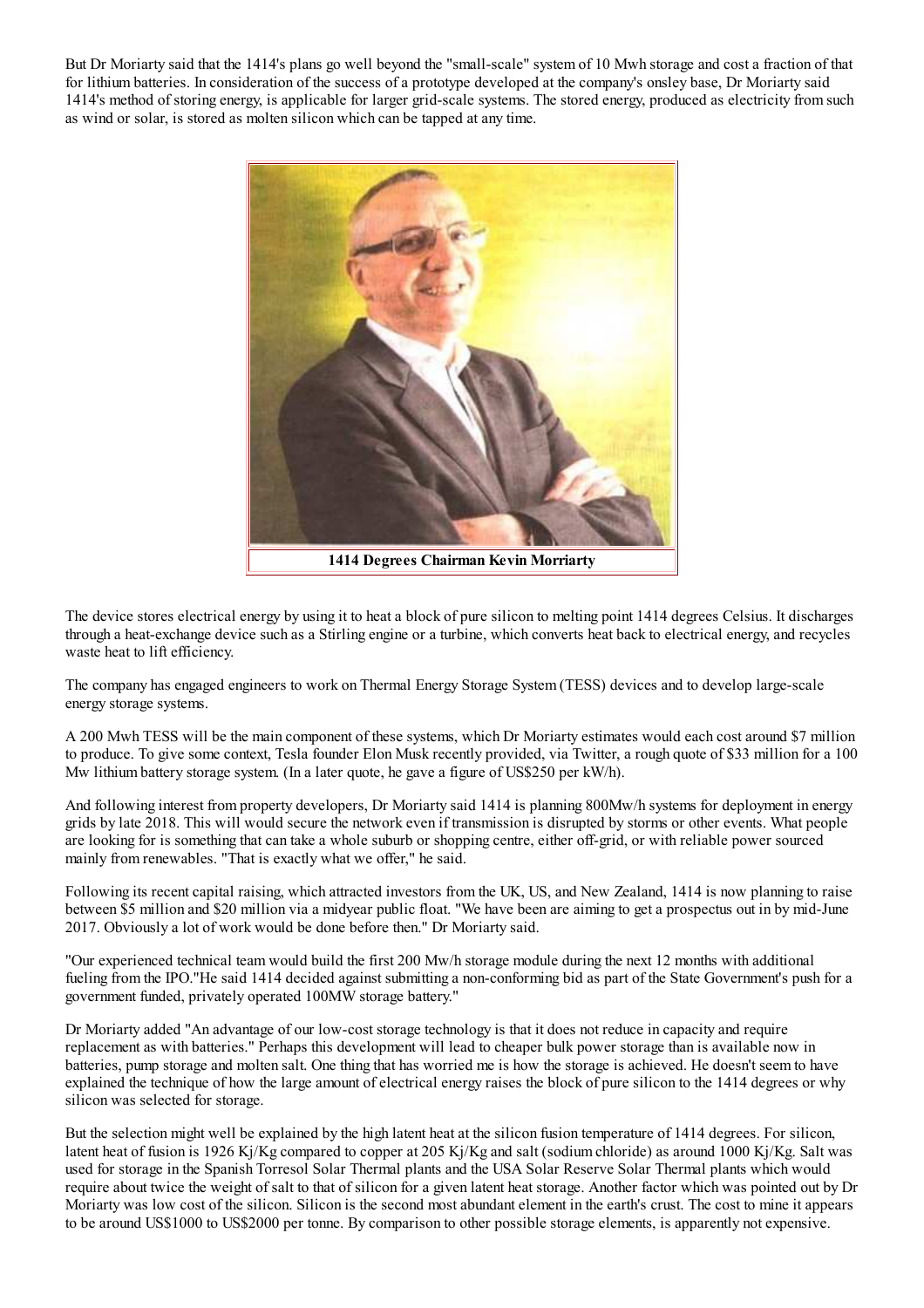In April 2017 Dr Moriarty had indicated that a proposal" had been submitted to the State Government, but had declined to elaborate. However responding to the State's \$150 million additional scheme announced on 30-8-17. Dr Moriarty told the Advertiser that his company would bid for an up to \$15 million slice of the renewable energy fund, which could take its cutting-edge silicon storage power plant prototype from the lab and into the market.

Ouoted in the Advertiser 23-12-17: The State Government had already announced a \$1.6 million grant for 1414 degrees Celsius to trial at SA Water's Glenelg Wastewater Plant. SA Water chief executive Roch Cheroux said the trials would last for several months, with the total cost of the renewable energy initiatives to be determined by the success of the trial.

As reported in the Advertiser15-12-18, Engineers have put the finishing touches to the prototype thermal energy storage system at the Glenelg Wastewater plant. The system is designed to store biogas heat energy which is generated by the process of the plant. Heat energy stored is used as needed around the plant in the form of both heat and electricity.

1414 Degrees is planning to scale up its technology into a 200 MHh module that can support major solar and wind generation projects.



In the Advertiser of 28-3-19, announced was the expansion of a company CCT Energy Storage who will manufacture storage batteries based on the latent heat in the fusion of silicon heated to 1420 degrees C. It was claimed that they can store energy at 12 times the density of lead-acid batteries and about 5 times the density of lithium-ion batteries. No reference was made to the work of 1414 Degrees company.

More recently, the 1414 Degrees company has injected finance into getting the Solar Reserve project under way with the new silicon storage system.

### **Operations at Whyalla**

In July, 2017, international company GFG Alliance, run by British industrialist Sanjeev Guptas, signed a deal to buy the Arrium steelworks and mining operations at Whyalla, proposing to protect the jobs of an estimated 5500 workers.

The company has also taken a major step towards realising its Australian energy ambitions. In September 2017, GFG Alliance, through its energy division, SIMEC Energy, also reached an agreement with ZEN Energy to establish a strategic partnership and acquire a majority stake in ZEN. Company ZEN is a prominent emerging Australian energy company providing businesses and households with affordable, reliable and tailor-made solutions. The State Government has provided a bridging contract for its energy supply needs to the formed company SIMEC ZEN. It is proposed that the retailer will provide 80 per cent of the Government's electricity needs in 2018 and 100 per cent in 2019, in the period before the Aurora Port Augusta plant comes on line in  $2020$ .

Also announced in September, associated with the revival of Whyalla steelworks by GFC Alliance, is a proposal by Indian energy giant Adani to build a 140 Mw Solar Farm 10 Km north of Whyalla (Ref. 23). The proposals are to tap into the 132Kv power network between Whyalla Central and Cultana substations. It is understood that Adani is also looking into accompanying battery storage options. It is proposed to commence the project in 2018, with the aim to generate power by early 2019. Formal agreement, between the Whyalla City Council and the Adani Group, has been reached to access land for the development of the \$200 million solar farm.

# **Some Conclusions**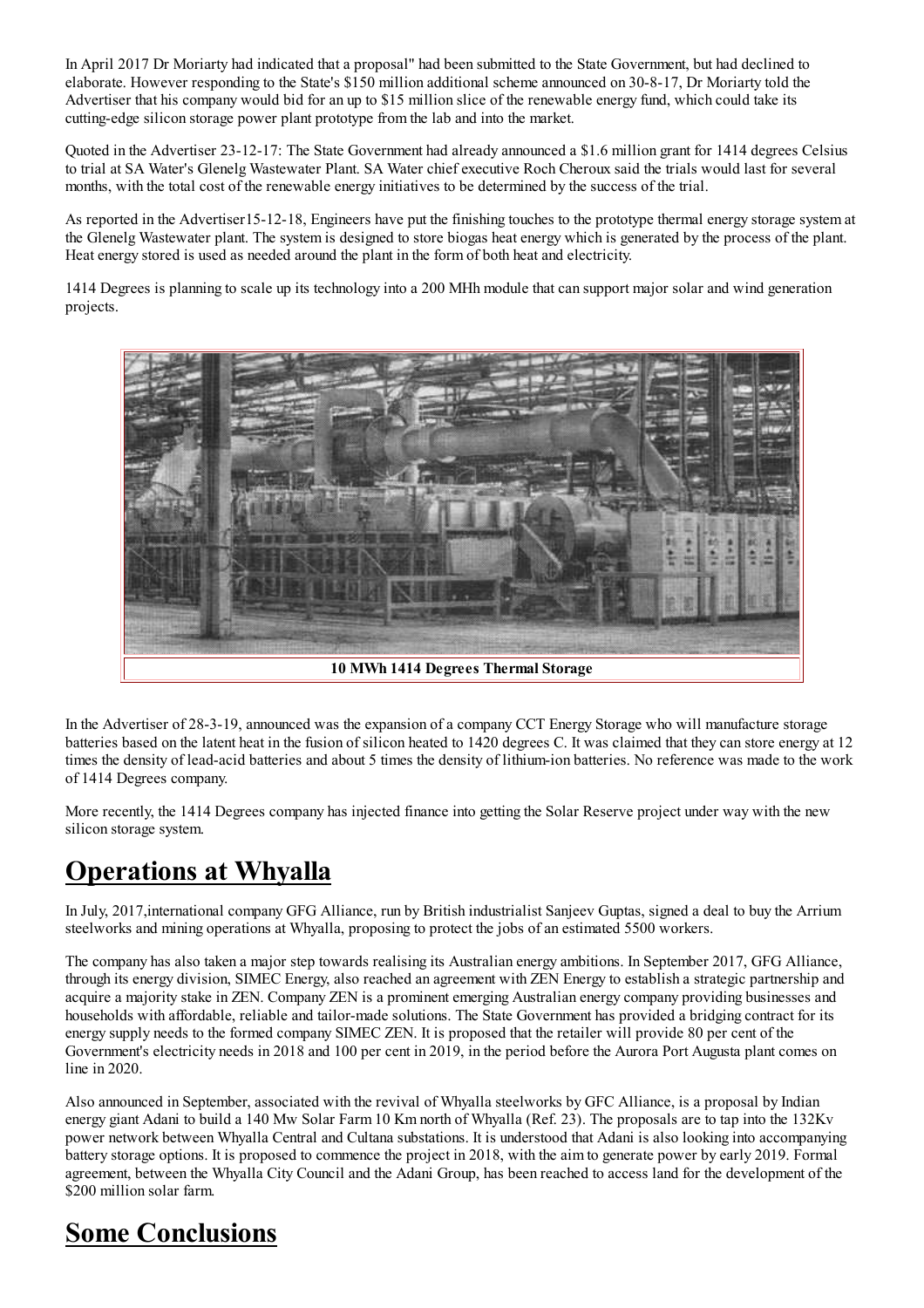Looking at the power source figures at the start of the article, I don't believe a shortage of total power is the problem which leads to system instability. The problem is being able to store surplus power so that it is used to maintain power to the full load when there are troughs in the amount of power being generated. Suppose the 1500 Mw of wind farms suddenly dropped out due to lack of wind, or wind speed exceeds 90 Km/hr, or the 650 Mw Heywood Connector trips out. The thermal base load stations can't ramp up quickly to take the load and a major part of the grid trips out. Storage in the order of 1000 Mw/hr plus is needed. Neither the standby battery storage of 100 Mw/hr nor the 275 MW standby generator would be able to hold the grid stable in the event of these losses of power. The possibility of such an event was close on Thursday January 18, 2018, when the ambient temperature increased to 42 degrees C and the total wind wind power generation dropped to 117 Mw. (Ref. 24). At the time, SA became reliant on 31% of its power (or 732 Mw) from Interstate via the Connectors.

The large scale installation of wind farms and solar generation across Australia is calling for power storage on a large scale and as soon as possible. Considering the present state of storage technology, this seems to be best provided by pump storage.

Pump Storage seems a very straight forward system. The alternating current is fed directly in the electric pump which I understand can be the same machine as the hydro power turbine which re-generates alternating current. By comparison for batteries, the AC power has to transformed down to a low voltage and rectified to DC. On release of the DC power, this has to be reformed into AC with an Inverter. The idea of building a storage with many thousands of paralleled chemical batteries, to be able to release thousands of Megawatts over extended periods, might be hard to achieve and be expensive. Also I am yet to hear of battery storage of such high capacity actually working anywhere in the world.

The proposal for large scale pump storage using sea water in Spencer Gulf to support the many installed renewable energy sources in South Australia would seem to be of higher priority than building more generating capacity as proposed in the SA Energy Plan. Also the idea to increase the storage capacity in the Snowy Mountains scheme by 2000 mW (over many days) is an attractive proposal to support wind farms and solar systems which replace the many coal fired stations being closed in the Eastern States. The project could circumvent potential power outages such as those experienced in South Australia in 2016.

According to Reference 14, the overall power energy efficiency of energy used in pumping and then retrieving the energy used for the pumped storage system varies between 70% and 80%, with some sources claiming as high as 87%. Also there are no battery storage systems in existence which can match the storage capacity of large pumped storage system. For example the Snowy Mountains Tumut 3 system can discharge 1500 Mw for nine days from its fully pumped up storage. To service a large grid system it stands out as the way to go rather than mess about with batteries. That is the order of pump storage we could well do with in the Spencer Gulf of SA. I also refer to a statement by the Federal Energy Minister Josh Frydenberg (ref 10), He said that globally, 97% of the energy storage systems were pumped hydro...

Federal Energy Minister Josh Frydenberg said he welcomed the storage investment of Tesla but it was small compared to the scale of the problem the State Government had created. The new battery is 129Mw/hr compared to the 1000Mw/hr of storage at the Cultana pumped hydro project in the Upper Spencer Gulf and the 350,000Mw/hr additional storage we would get from Snowy Hydro 2.0. I endorse those remarks.

I have mentioned before, that there is an inherent hazard in the method of synchronising the frequency and phase of the AC waveform of the many small power sources tapped into the grid. For the system to work as it is, there has to be one large source (such as a base power station) to provide the reference and act as a sort of sink which sets the parameters. The multiple small power sources, such as wind farms and solar, tap across the grid to pick up the reference and lock in their outputs feeding the grid to the parameters set. If the system expands to the situation where large base sources are phased right out and replaced with all smaller sources, unable to provide the sink, the grid system will become unstable. If that situation occurs, the large scale hydro based storage could also provide the reference.

Concerning some of the ancilliary power systems which have been included in the article, the solar powered plants described for the Port Augusta region would seem to be good proposals, particularly those with supportive storage such as the use of graphite blocks or molten salt. The proposal to build a solar farm by the Snowy Hydro Company at Tailem Bend is also an interesting one, particularly as their past interests have been associated with hydro systems. Whether some of these proposals will go ahead is yet to be seen.

The idea to provide energy storage by heating pure silicon to melting point at 1414 degrees Celsius is another idea worth keeping on the radar. Mr Kevin Moriaty says, it will provide storage at a fraction of the cost of lithium batteries. Large scale development of a commercial model of this method of energy storage might be revolutionary but perhaps a few years away.

Solar Thermal power generation, as a partial replacement for the phased out coal fired stations at Port Augusta, was previously discarded by Alinta Energy as not financially viable. It seems that Solar Thermal is now back on the books with Solar Reserve. Workers, made redundant in the power industry at Port Augusta, will be pleased with that development.

#### Summary of new SA power sources installed or to proceed since early 2017

Wind Farms- DP Energy 225Mw, Lincoln Gap 212 Mw, Adani (GFC Alliance) 140 Mw - Total 577 Mw

Solar PV - DP energy (150 Mw + 300 Mw + 300 Mw), Bungala 220 Mw, Tailem Bend (Snowy) 100 Mw, Adani (Whyalla) 140 Mw - Total 1210 Mw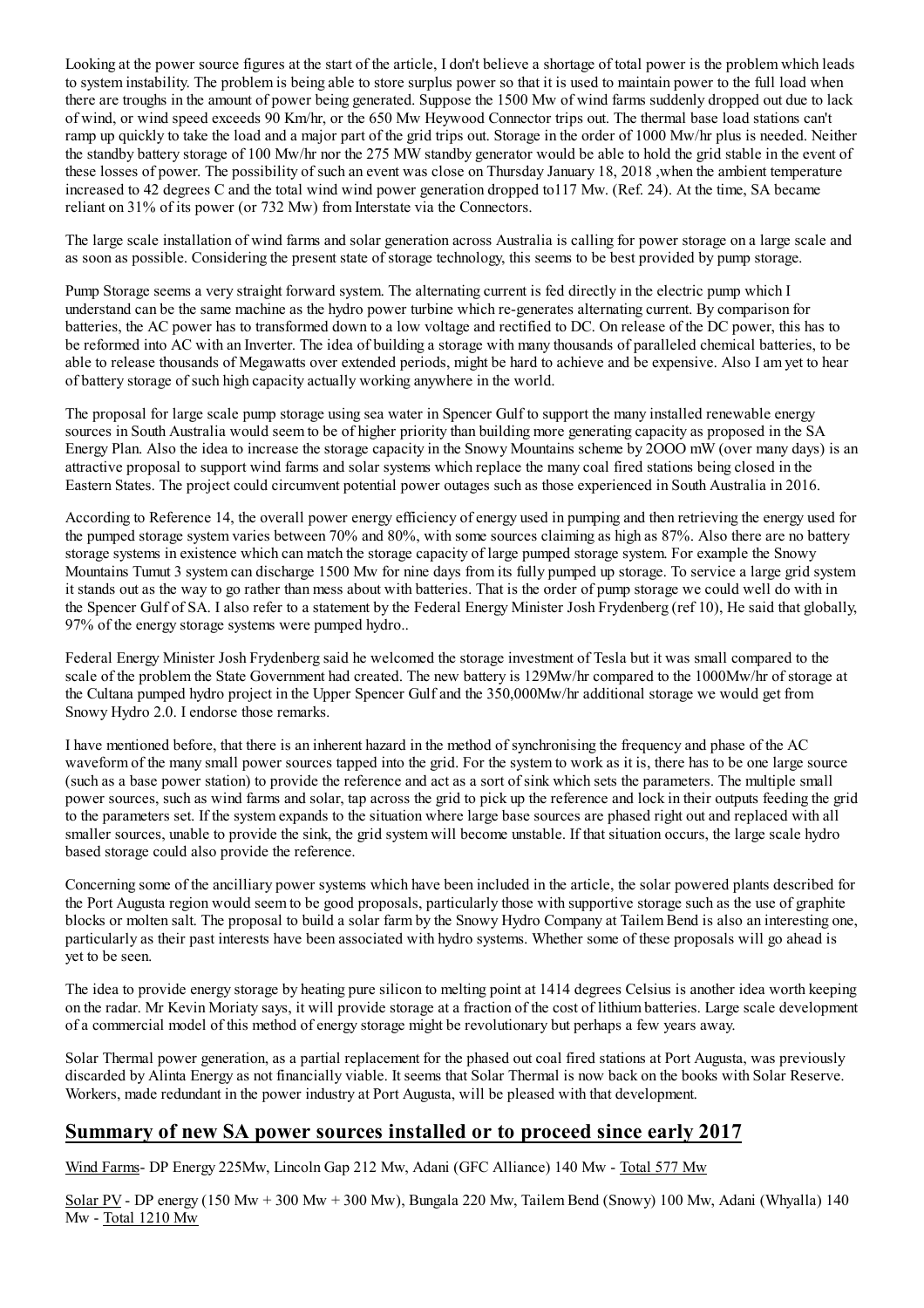Solar Thermal - Aurora (Solar Reserve) 150 Mw

Deisel Generation - 276 Mw

Gas - Torrens Island - Fast Start 210 Mw replaces A Station 480 MW - Result Minus 270 Mw. Pelican Point possible addition of 300 Mw, Total 30 Mw

Energy Storage - DP Energy (400 Mw + 400 Mw), Aurora (Solar Reserve) 110 Mw (8-10 hrs), Tailem Bend (Snowy) 100 Mw, Tesla 100 Mw 129 Mw/hr - Total 1139 Mw (mainly short term capacity except for Aurora)

If all these planned power sources are completed and run together, the gross addition is 3353 Mw. If added to the early 2017 maximum figure, (which without Interstate Connectors, is 4432 Mw), we get a result of 7785 Mw. If the long term pump hydro storage of 1045 Mw being planned is added, the result is 8830 Mw. The peak load in SA is little more than 3000 Mw. So if all the wind farms are engaged and we have day sun, we could feed up to 6000 Mw to the eastern states. (Of course, this is limited by the capacity of the existing two Connectors, 870 Mw.)

Using both the battery and pump storage, our long term (several hours) holding ability will be 1045 Mw and short term (one hour) holding ability will be (1045 plus 1159)  $Mw = 2204$  Mw.

However, as at August 2019, the project preferences have changed considerably and those projects left selected as approved to advance, have also changed in power specified power ratings. Hence the calculated figures in the above paragraphs are now out of date and are now simply a guide to calculation.

Following the election of a new State Government in 2018, there is support for a new quite large connector to transfer power from New South Wales (NSW) to SA, and in reverse, transfer excess SA power back to NSW. Perhaps they see merit into tapping into some of the new power storage which might be available from Snowy 2.0 project. The question is: With the expansion of renewable energy sources in the Eastern States themselves, and the need for their storage, how much might be left for SA?

But SA is not short of total power capacity - It is short of the means to regulate the variations in available supply. It would seem to me that diverting available finance, as quickly as possible, into large scale pump storage using sea water in the in the Spencer Gulf, would be a far safer option to maintain reliable power, than rushing first into more power via interconnectors with NSW.

#### **Some Final Remarks**

#### The Need for Large Energy Storage.

My assessment of SA power generation capacity with all sources providing maximum possible output during 2016 was 5300 Mw. Maximum possible load was a little over 3000 Mw. Operating with a reasonable wind, the wind farms alone were capable of over 1500 Mw output.

Possible dropouts such as occurred in 2016 are the 1500 MW from the wind farms and failure of power via the 650 Mw Heywood Connector. Also we know that 675 Mw from Roof Top PV is not there at night. Dropout, in particular that due to the windfarms, can be quite random. Fast regeneration of power is needed from some other source to fill the dropout gap. Existing Base Load generators are slow to rampup and hence the need for fast rampup storage. Hopefully, the storage capacity should be large enough for output to fill the dropout gap over a time frame equal to any anticipated duration of dropout. To be realistic, we are probably looking at energy storage in the order of thousands of megawatts output to be maintained over many hours, or at least over sufficient time for rampup of Base Load generation if available.

But in SA to protect against power dropout, we are getting a Lithion Ion battery of 100 MW output level and storage capacity of 129 MW/hr, publicly billed as the largest lithion ion battery in the world. If that is so, it only demonstrates how limited in size these batteries are in solving the energy storage need of a large scale renewable power grid such as a large wind farm network. Larger battery type storage has not been demonstrated throughout the world. Had this battery been installed in SA in 2016, I fail to see how it could have made any difference in quelling the power outages experienced in SA during that year.

SA is also getting nine mobile diesel/gas generators by December 2017 to provide a total 276 Mw of emergency power in the event of power shortage from existing sources. Considering the maximum possible output of 5300 Mw from those existing sources, this power shortage might have been addressed by energy storage had it been available.

Trying to build up energy storage on the scale that is needed with batteries seems a lost cause. The only real solution is pump storage. The pump hydro will take several years starting from now, but it should have been started coincidental with the progressive installation of wind farms to maintain a continuous energy supply. The need for storage was always obvious just as we have always needed reservoirs to store the water from rain.

Most energy storage systems around the world are pumped hydro. Pumped Storage seems a very straight forward system. The alternating current is fed directly in the electric pump which I understand can be the same AC machine as the hydro power turbine which re-generates alternating current. By comparison for batteries, the AC power has to transformed down to a low voltage and rectified to DC. On release of the DC power, this has to be reformed into AC with an Inverter. The idea of building a storage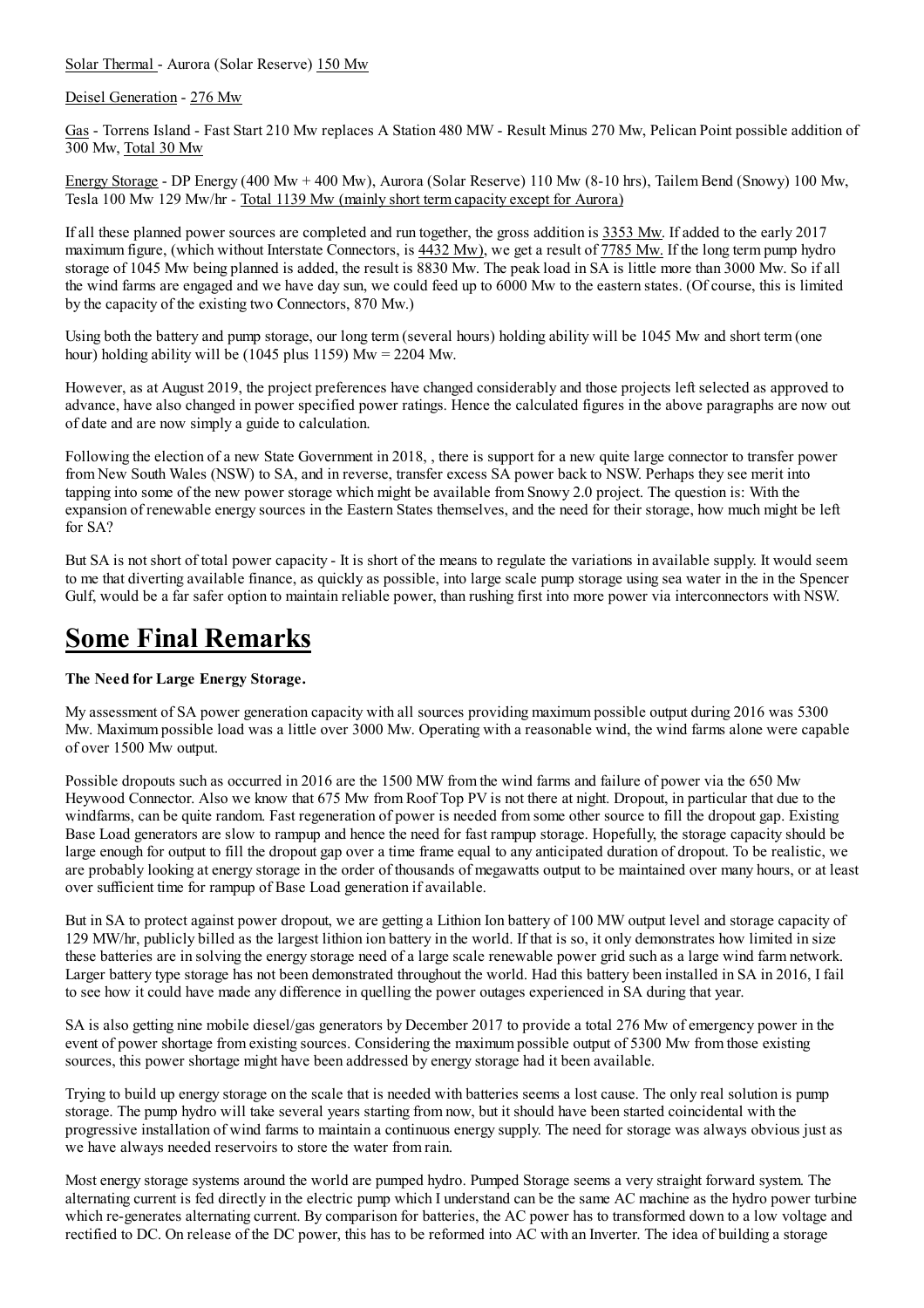with many thousands of paralleled chemical batteries, to be able to release thousands of Megawatts over extended periods, might be hard to achieve and be expensive...

The University of Melbourne Energy Institute (MEI) has carried out a survey of pumped hydro projects with particular reference to the States of Australia. As a result of this, MEI produced a report dated February 27, 2014. In surveying costs for pumped hydro projects globally, they found capital costs much lower than capital costs for chemical battery. The MEI report also located possible coastal sites around Eyre and York Peninsulars in South Australia which might be suitable for pumped hydro installations.

One other point for pump storage is that in releasing energy, it becomes a hydro electric generator with the inherent advantage that it can build up to maximum power output in minutes. This is a highly desirable feature to correct for power source variations and power dropouts.

On the practical side of looking at pumped hydro. Energy Australia has received a \$450,000 grant from the federal government's Australian Renewable Energy Agency (AREA) to conduct a feasibility study for a \$200 million 100 megawatt project located in Spencer Gulf in South Australia. If built it would be Australia's first pumped hydro project using seawater.

In the Advertiser of 17-2-17, discussions with Energy Minister Josh Frydenberg were revealed. He said a Pumped hydro storage facility at Cultana on the Evre Peninsula could protect South Australia from power shortages that lead to load-shedding blackouts. He said work is underway to make the facility a reality. The Cultana defence site has pipelines, transmission lines and roads connected to it and it might only take a couple of years to complete.

New Proposals for Pumped Storage introduced: On February 18, 2018, the State Government finally announced plans for the installation of five pumped hydro systems. Refer to a new section on this proposal now added in a previous part of this report following the Snowy Pump Hydro Section. (Also Reference 25).

#### **Synchronisation of the National Grid**

The National Electricity Grid is indeed a lengthy operation. It streches from around Port Augusta in South Australia, around the south coast of South Australia and Victoria, and up the eastern coast of Victoria, New South Wales and Queensland as far as an area around Port Douglas. Apparently over a distance of around 5000 km, the 50 Hz AC network is shared and synchronised to a common frequency and phase reference which is the common load itself. The exception to this are the High Voltage DC links between Berri and Redcliffs and undersea from Victoria to Tasmania.

The distributed power is transmitted via random routes and reverse directions depending on the load conditions and the sources available at the time. My concern is with power which travels over long distance to reach its destination. Electro-Magnetic energy travels in space at the rate of 300 x 1000 km/s. In a medium, such as a transmission line it travels at somewhat less a rate. In some forms of transmission line used for communiations, the velocity factor is around 0.6 and for the purposes of this discussion I will use that figure for the velocity factor in the general grid network.

On that basis, velocity in the grid is assumed to be 180 x 1000 km/sec and at a frequency of 50 Hz, the phase would shift 90 degrees at successive 900 kms from the source. A problem can be forseen when there are more than one energy route of varying length to a distributing point from a distant source and the addition of powers of differant time phase are attempted to be added. One such a point can be seen on the complete Nation Grid diagram at Redcliffs where power might be combined coming from SA, southern Victoria and eastern NSW. In this case, stability is probably already being improved by isolation due to the high voltage DC link connecting Redcliffs with Monash in SA.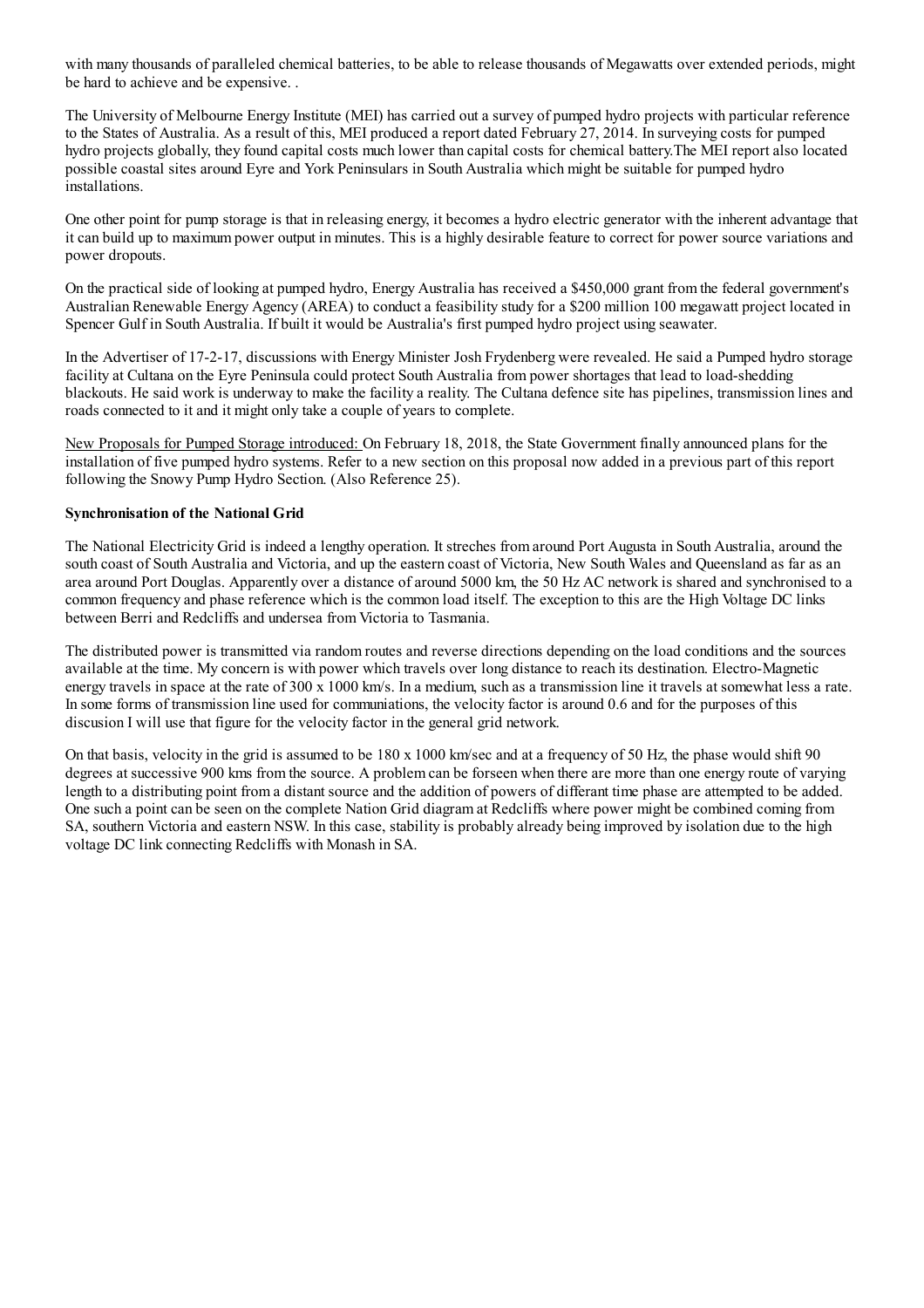

There are advantages in large networks to enable wider sharing of spare generation when it becomes available. However in USA, they have apparently had troubles with network stability in trying to operate networks too large. This has been solved by using smaller areas of connected AC with their own synchronisation but coupling the small areas together via high voltage AC-DC/DC-AC coupling systems. In other words, via a High Voltage DC Connector without the long DC transmission line.

It seems to me, that the installation of these DC couplers would vastly improve the stability of the whole network system. Perhaps each Australian State could run with their own synchronisation reference whilst still maintaining ability to transmit power between States, as required, and as they do now.

### **Recent Annexe**

advertiser.com.au Monday January 17, 2022 Electricity bills to fall amid 400 Burra job boom

By Chris Russell

Work has started on the site of a huge renewable energy project at Burra which will create 400 construction jobs and lower power prices, rench company Neoen has formally given the go ahead for 75 wind turbines to be erected southwest of the Mid North town.

"The wind resource in this area is incredible, it's absolutely world class," Neoen Australia managing director Louis de Sambucy said "We look forward to building on this strong foundation, adding solar and batteries in the future to deliver firm 24/7 renewable energy."

The project is the first stage of Neoen's Goyder South project, which will eventually be a \$3bn investment of wind, solar and battery, he wind farm, which is due to be operational by 2024, will help cut power prices by complementing the high capacity of solar which has slashed SA prices in the middle of the day.

Deputy Premier and Energy Minister Dan van Hoist Pellekaan welcomed "the start of SA's largest approved renewable energy project". "This is huge for the Burra community - with community funding, ongoing landowner payments, employment and eco-tourism opportunities supporting a community who are used to the challenges of living near Goyder's line," Mr van Hoist Pellekaan said.

The Govder South project won state government development approval in March. At that time, Neoen expected to create 300 jobs but will now put in more capacity sooner, requiring 100 more workers. Once complete, about 12 full-time permanent workers will run the farm. The project will recruit firstly from the region.

"We start next month and ramp up over the next six to nine months," Mr de Sambucy said. It will connect to the electricity grid at Robertstown which is the starting point of Project EnergyConnect, the \$2.3bn interconnector to NSW being built by ElectraNet and Transgrid.

Without the interconnector "it would have been impossible" to give the financial go-ahead to the wind farm, Mr de Sambucy said.